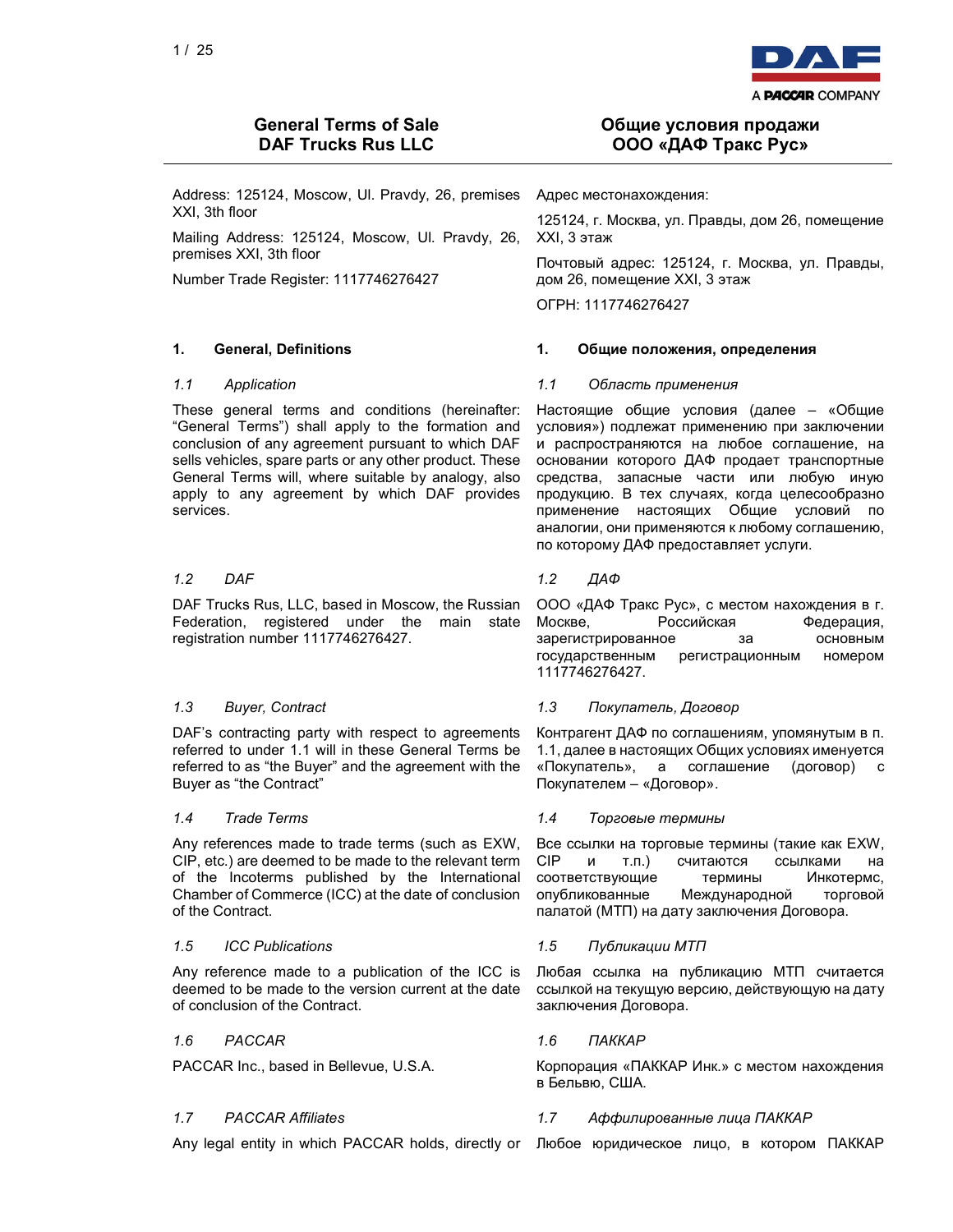

All quotations, offers and all proposals made by DAF to conclude a Contract, whether addressed to specific customers or not, can be revoked at any time and are to be considered to be invitations to Buyer to make an offer.

A contract of sale of vehicles to which DAF is a party, will be entered into by the documents exchange and will only be considered to be concluded at the time and to the extent to which DAF has assented to this contract by means of a specified order confirmation or other similar document containing all the material terms of the contract. Any of those documents may be in electronic form and communicated by means of electronic communication between the parties. With respect to spare parts and accessories sold by DAF, a contract of sales shall be concluded by DAF's acceptance of an order, which may be in the form of the shipment of the goods ordered.

These General Terms represent together with the documents the parties exchange the integral contract.

DAF shall be entitled to require Buyer to observe guidelines pertaining to the DAF order placement procedures and the submission, completion and exchange of electronic or paper forms or other documentation DAF will reasonably require to properly administer and process Buyers orders under due observance of applicable governmental regulations. These guidelines shall, at DAF's discretion, be communicated by DAF to Buyer in either electronic or paper form.

### 2.3 Acceptance of DAF's General Terms 2.3 Принятие Общих условий ДАФ

All Buyer's offers to DAF to enter into a sales agreement and all Buyer's expressions of acceptance of an offer made by DAF, will be deemed to include Buyer's assent to the exclusive application of these

## Общие условия продажи ООО «ДАФ Тракс Рус»

indirectly, at least 50% of the shares or voting rights. владеет прямо или косвенно не менее чем 50% акций, долей или голосующих прав.

### 2. Formation of Contracts 2. Заключение Договоров

### 2.1 Quotations 2.1 Расценки и предложения

Все расценки, приглашения и все предложения, подготовленные ДАФ для заключения Договора, независимо от того, адресованы ли они конкретным заказчикам или нет, могут быть отозваны в любое время и должны рассматриваться в качестве приглашений Покупателю делать свою оферту.

### 2.2 Order confirmation 2.2 Подтверждение заказа

Договор купли-продажи транспортных средств, стороной которого является ДАФ, заключается путем обмена документами и будет считаться заключенным только тогда, когда и только в том объеме, в отношении которого ДАФ дал согласие на такой договор путем подтверждения конкретного заказа или иного аналогичного документа, содержащего все существенные условия договора, при этом любой такой документ может быть составлен и передан в электронной форме посредством электронной связи между сторонами. В отношении запасных частей и аксессуаров, продаваемых ДАФ, договор куплипродажи заключается посредством акцептования ДАФ заказа, которое может быть осуществлено также в форме отгрузки заказанных товаров.

Настоящие Общие условия составляют единый контракт вместе с документами, которыми Стороны обмениваются в связи с установленным настоящими Общими условиями.

ДАФ вправе требовать от Покупателя соблюдения руководств и инструкций по порядку размещения заказов, передачи, обмена и заполнения различных форм и иной документации в бумажном или электронном виде. ДАФ будет разумным образом требовать выполнения правил для надлежащей обработки, исполнения и администрирования заказов Покупателя с учетом необходимости соблюдения применимого нормативного регулирования. Указанные руководства и инструкции должны быть, по усмотрению ДАФ, доведены до сведения Покупателя либо в электронной, либо в бумажной форме.

Все предложения (оферты) Покупателя в адрес ДАФ о заключении договора купли-продажи и все подтверждения Покупателем принятия оферты, сделанной ДАФ, будут считаться включающими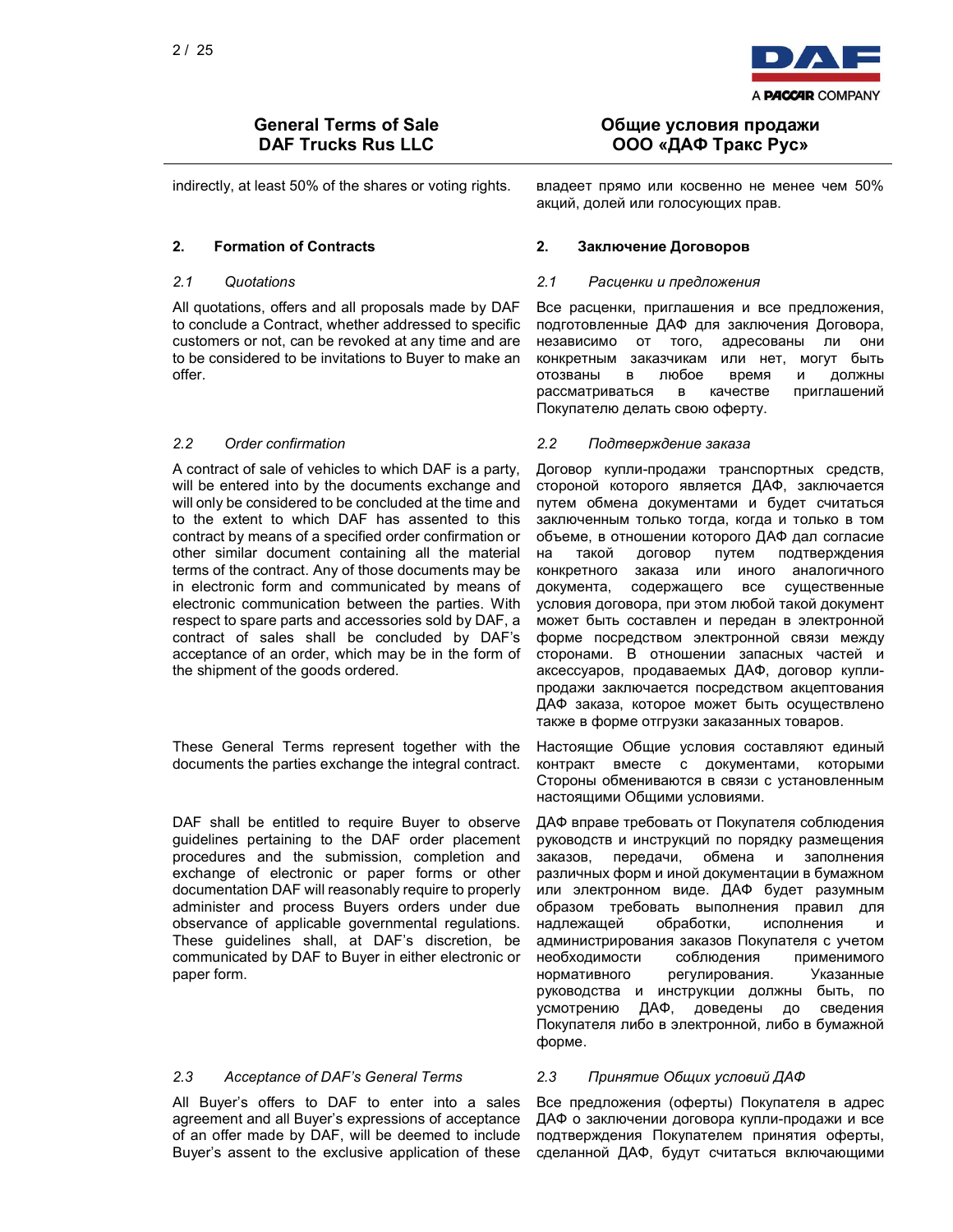

The general terms of Buyer shall not apply to the Contract. Any standard terms that will be added to or will deviate from these General Terms, will only apply when

- a) Buyer's offer or acceptance clearly states in writing that it is conditioned on DAF consenting to the additional or deviating standard terms contained or referred to in Buyer's offer or expression of acceptance, and
- b) DAF unconditionally consented to the application of the relevant terms in writing. The performance of the Contract by DAF will, in isolation, not be deemed to be such an acceptance.

### 2.5 Electronic communications 2.5 Электронные сообщения

The Parties agree that placement and confirmation of orders in electronic form (including exchange of electronic documentation) by means of e-mails exchange, by the use of electronic systems, facilities, software which the Parties agreed to use for the exchange of data and electronic communications and electronic documentation for the purposes of conclusion and execution of the contracts for sale (supply) of the vehicles, spare parts and accessories in the form of orders placement and orders confirmation, as well as communication of other information and documents connected therewith in the abovementioned electronic form, shall be regarded as agreed by the Parties and proper mean of exchange of contractual documents and information between the Parties, and thus creates for them respective contractual rights, obligations and related legal effect. For the same purposes the Parties are entitled to specify a condition for the use of additional means of data security/access/transfer confirmation such as passwords, access codes, digital keys, electronic signatures etc. In the event the parties to the Contract have communicated by means of electronic data transfer, the content of these communications will be evidenced by means of the data stored on DAF's systems. The Parties agree that those documents and communications shall have the status of proper evidence in a court dispute with no specific certification claims.

## Общие условия продажи ООО «ДАФ Тракс Рус»

General Terms to the Contract. **Contract.** Conserved Contracter Dokynatens на применение к Договору исключительно настоящих Общих условий.

### 2.4 Battle of Forms 2.4 Применимость форм

Какие-либо общие условия Покупателя не применяются к Договору. Любые стандартные условия, которые будут добавлены к настоящим Общим условиям или будут отличаться от них, подлежат применению только в том случае, если

- а) предложение (оферта) или акцепт Покупателя прямо указывает в письменном виде, что такое предложение или акцепт обусловлены согласием ДАФ с дополнительными или отличающимися стандартными условиями, которые содержатся в предложении или акцепте Покупателя, либо ссылка на которые дается в таком предложении или акцепте; и
- b) ДАФ безусловно согласился в письменном виде на применение таких соответствующих условий. Сам по себе факт исполнения ДАФ Договора не будет считаться таким согласием.

Стороны соглашаются, что размещение подтверждение заказов в электронной форме (в т.ч. обмен электронными документами) с использованием адресов электронной почты, электронных систем, средств, компьютерных программ, программных средств, которые стороны согласились использовать для обмена данными, сообщениями и электронными документами, с целью заключения Договоров купли-продажи (поставки) транспортных средств, запасных частей и аксессуаров путем размещения и подтверждения заказов, и их исполнения, а равно передача иной информации и документации в этой связи в такой форме, является согласованным надлежащим способом обмена документами и информацией между ДАФ и Покупателем, создает для них соответствующие права и обязанности, влечет иные юридические последствия. Для этих же целей может быть обусловлено применение сторонами специальных средств защиты доступа, ввода и подтверждения передачи данных (паролей, кодов доступа, электронных ключей, электронных подписей и пр.). В случае направления сторонами документов и сообщений друг другу посредством электронного обмена данными содержание таких документов и сообщений будет подтверждаться данными, хранящимися в информационных системах ДАФ. Стороны соглашаются, что такие документы и информация будут иметь силу надлежащих доказательств в случае судебных споров, без требования их специального заверения.

Unless otherwise instructed by DAF, DAF and Buyer Стороны могут взаимодействовать путем обмена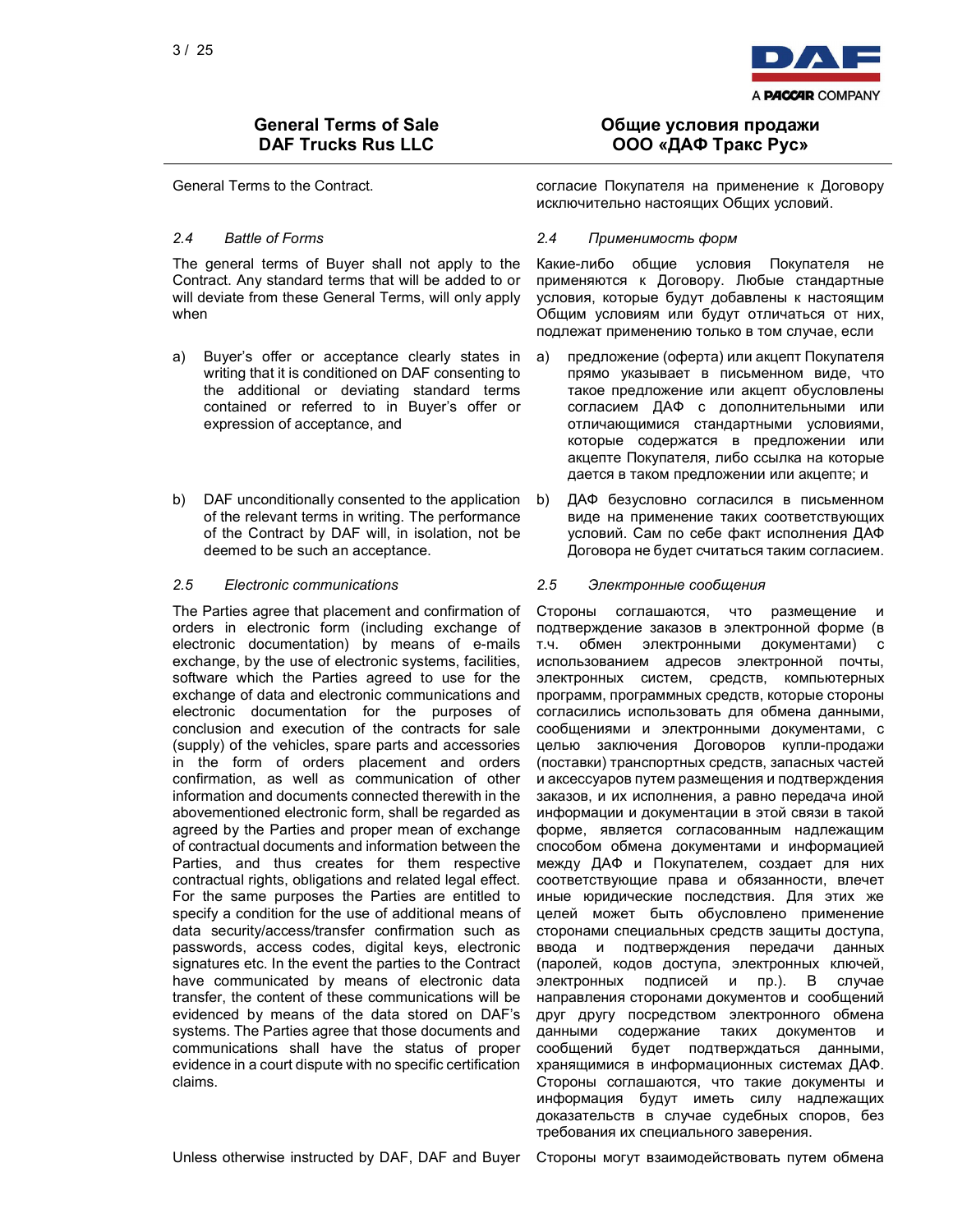

shall exchange electronic communications unless, pursuant to applicable governmental regulations or a stipulation in the Contract, paper copies/originals of documents are required in course of the performance of their obligations connected with supply, acceptance of and payment for the products supplied under the Contract. Unless DAF instructs the Buyer otherwise, such paper shall be sent by registered mail or by courier, return receipt requested, to the recipient's regular business address.

### 3. Specification of the products 3. Спецификация продукции

### 3.1 Catalogues 3.1 Каталоги

It is agreed that any information relating to the products and their use, such as weights, dimensions, capacities, performance, prices, colours and other data contained in catalogues, prospectuses, circulars, advertisements, illustrations, price lists of DAF, written or oral representations or presented by prototypes, mock ups or demonstration models, shall not take effects as terms of the Contract unless this has been expressly agreed in the Contract.

All intellectual property rights in respect of the products sold under the Contract shall vest in DAF. Without DAF's prior written permission, Buyer shall not reproduce, publish or imitate the products in whole or in part. Buyer may sell the products purchased from DAF to third parties only under the brand, logo, trade name and specifications under which the products were delivered by DAF to Buyer. Buyer may not change the technical configuration or quality of the products it purchased from DAF, including their labelling, imprints and instructions. The Contract does not contain any transfer of or license to any intellectual property rights or know how relating to the products or the drawings, documents or software which may have made available to Buyer.

### 3.3 Modifications of the specifications 3.3 Модификации характеристик

DAF is authorised to modify the specifications or the design of products ordered and to deliver products in conformity with such modified specifications or design, provided that the products are designed for the same purpose as the products ordered and are not

## Общие условия продажи ООО «ДАФ Тракс Рус»

электронными сообщениями и документами, до тех пор, пока для выполнения обязанностей в связи с поставкой, оплатой, приемкой товара по Договору либо в силу указания закона не требуются заверенные копии / оригиналы документов. Если ДАФ не укажет иной способ передачи, то такие документы должны быть отправлены по почте заказным письмом или курьером с уведомлением о вручении, по адресу местонахождения получателя.

Стороны договорились, что никакая информация, касающаяся продукции и ее использования, в т.ч. информация о весе, габаритах, мощностях, рабочих характеристиках, ценах, цветах и иные данные, содержащиеся в каталогах, проспектах, листовках, рекламных материалах, иллюстрациях, прейскурантах ДАФ, письменных или устных презентациях либо представленные в виде прототипов, макетов или демонстрационных моделей, не будет иметь силу условий Договора, если это не было прямо согласовано в Договоре.

### 3.2 IPR's 3.2 Интеллектуальные права

Все интеллектуальные права в отношении продукции, продаваемой по Договору, принадлежат ДАФ. Без предварительного письменного разрешения ДАФ Покупатель не вправе ни полностью, ни частично воспроизводить, выпускать или имитировать такую продукцию. Покупатель может продавать продукцию, приобретенную у ДАФ, третьим лицам только под тем же товарным знаком, логотипом, коммерческим обозначением, средствами индивидуализации и спецификациями, с которыми такая продукция была поставлена ДАФ Покупателю. Покупатель не вправе изменять техническую конфигурацию или качество продукции, приобретенной им у ДАФ, в том числе имеющиеся на ней маркировку, оттиски, клейма и инструкции. Договор не предусматривает передачу или предоставление лицензии в отношении интеллектуальных прав или ноу-хау, касающихся продукции или чертежей, документов или программного обеспечения, которые могут стать доступными Покупателю.

ДАФ имеет право вносить модификации в технические характеристики или дизайн продукции и поставлять ее в соответствии с такими модифицированными характеристиками или дизайном при условии, что такая продукция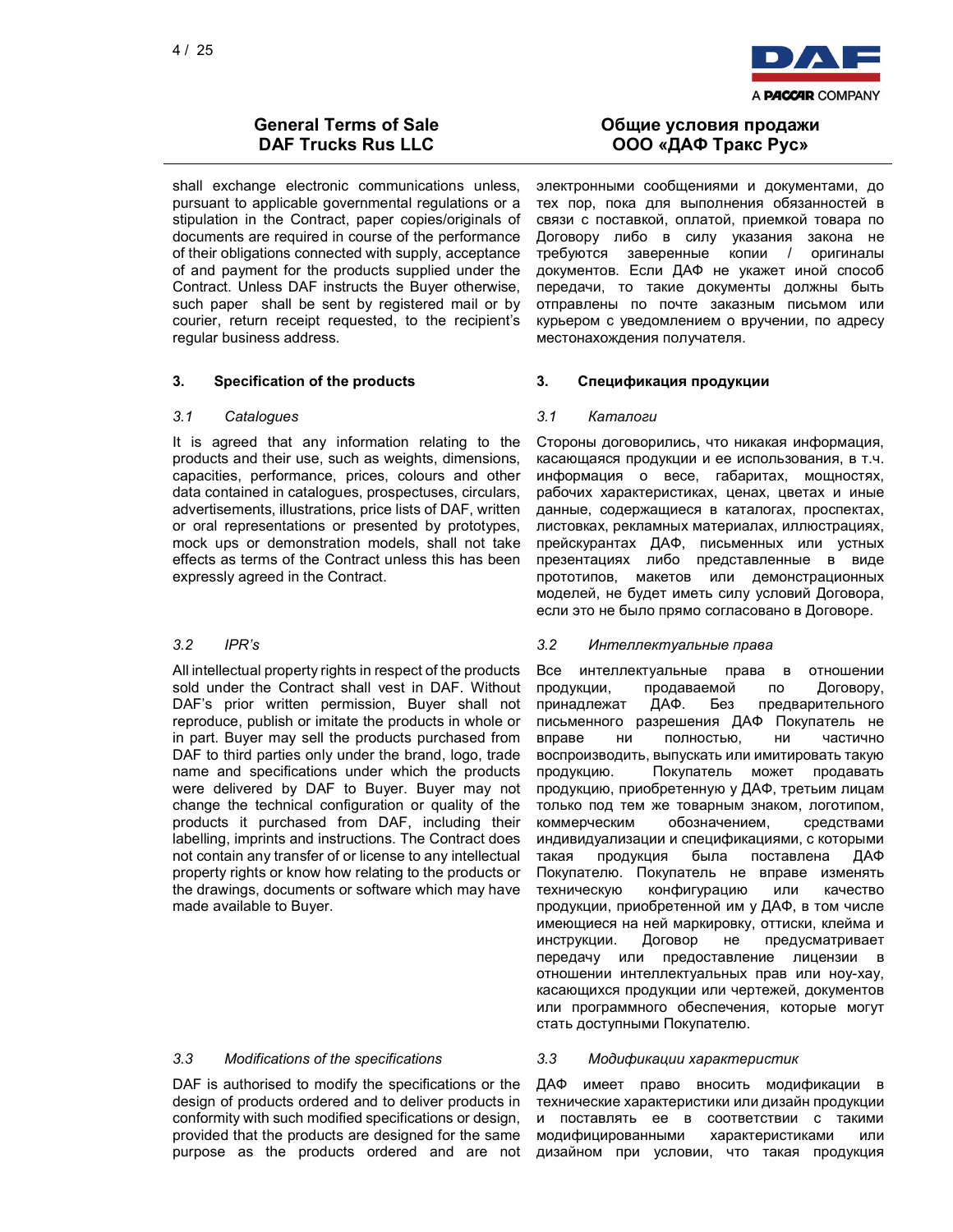

essentially different. DAF is also authorised to modify the specifications or design if, due to a lack of materials or any other similar cause, it is unable to meet the standard specifications or special specifications agreed with the Buyer. In the aforementioned cases DAF shall have duly fulfilled its obligation to deliver conforming products by delivering the products thus modified.

### 4. Price 4. Цена

If no price has been agreed, the DAF's list price current at the time of the conclusion of the Contract shall apply.

### 4.2 Denomination price 4.2 Валюта цены

Unless otherwise indicated, all prices and amounts agreed upon between the parties are in Russian Rubles.

Unless otherwise agreed in writing, the price does not include value added tax (VAT) or any taxation due because of the sale of the product and does not include the cost of transportation, packaging, insurance or import or export formalities. These shall be for the account of Buyer.

Should the rate of the import duties and/or taxes with respect to the contractual products change prior to importing thereof by DAF to the Russian Federation territory, DAF shall have the right to unilaterally adjust (increase or decrease) the price for such products by sending relevant written notification to the Buyer within reasonable time form the moment DAF becomes aware of change of the said duties and taxes, and the Buyer shall pay the price so adjusted.

In the event VAT or similar taxes are levied over the sales of the products to Buyer although DAF considered this to be a transaction over which no VAT or taxes were due (e.g. in the event of EU intracommunity delivery), DAF will be entitled to charge the VAT and taxes to Buyer in addition to any

## Общие условия продажи ООО «ДАФ Тракс Рус»

предназначена для той же цели, что и заказанная продукция и существенно от нее не отличается. ДАФ также уполномочен вносить модификации в технические характеристики или дизайн в том случае, если вследствие отсутствия материалов или по иной аналогичной причине стандартные или особые согласованные с Покупателем характеристики не смогут быть соблюдены ДАФ. В вышеуказанных случаях ДАФ будет считаться надлежащим образом выполнившим обязательства по поставке соответствующей продукции, модифицированной вышеуказанным образом.

### 4.1 No price agreed 4.1 Отсутствие согласования цены

В случае отсутствия согласования цены применяется текущий прейскурант ДАФ, действующий на момент заключения Договора.

Если не указано иное, все цены и суммы, согласованные между сторонами, выражены в российских рублях.

### 4.3 VAT, Transportation Costs, import duties 4.3 НДС, транспортные расходы, таможенные пошлины

Если иное не согласовано в письменном виде, цена не включает налог на добавленную стоимость (НДС) или иные налоги, взимаемые в связи с продажей продукции, а также не включает стоимость транспортировки, упаковки, страхования и оформления при импорте или экспорте. Такие налоги и расходы оплачиваются за счет Покупателя.

ДАФ вправе в одностороннем порядке произвести изменение (уменьшение или увеличение) цены на продукцию, а Покупатель обязуется оплатить измененную цену, в случае если ставки ввозных пошлин и/или налогов в отношении продукции будут изменены до момента ввоза ДАФ такой продукции на территорию Российской Федерации; о таком изменении ДАФ уведомит Покупателя в письменном виде в разумный срок с момента, когда ДАФ стало известно об изменении таких пошлин и налогов.

### 4.4 Later VAT charges 4.4 Последующее взимание НДС

В том случае, если продажи продукции Покупателю облагаются НДС или аналогичными налогами, хотя ДАФ считал такие продажи сделкой, не облагаемой НДС или иными налогами (например, в случае поставок в рамках ЕС), то ДАФ имеет право взимать с Покупателя НДС и налоги в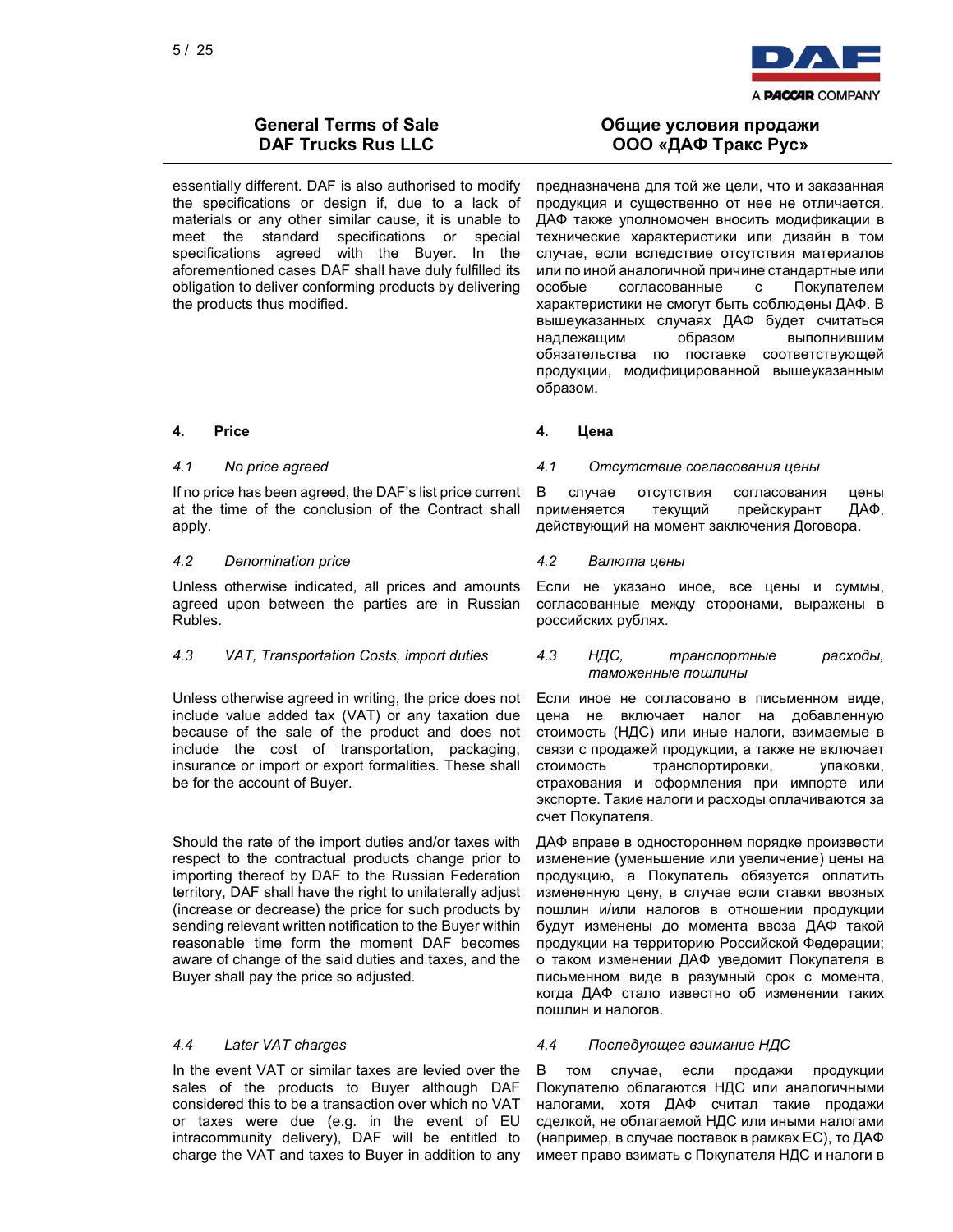

additional charges and fines, without DAF being obliged to protest against such VAT, taxes or additional charges and fines.

The price indicated in the Contract includes any costs which are for DAF's account according to the Contract or these General Terms. However, should DAF bear any costs which, according to the Contract, are for the Buyer's account (e.g. for transportation or insurance under EXW or FCA) such sums shall not be considered as having been included in the agreed price and shall be reimbursed to DAF by the Buyer.

### 5. Payment conditions 5. Условия оплаты

Unless otherwise agreed in writing, the price for products sold shall be payable immediately upon delivery of the product. The amounts due shall be transferred by teletransmission to DAF's bank and Buyer shall be deemed to have performed his payment obligations when the respective sums due have been received by DAF's bank in immediately available funds. Any shortfall in the performance of this obligation shall be a fundamental breach of contract on the part of Buyer. All cost related to the method of payment shall be for the account of the Buyer.

### 5.2 Advance Payment 5.2 Предоплата

DAF shall, irrespective of any payment terms agreed upon, at any time be entitled to require full or partial advance payment of the price for its products or services at a date indicated by DAF and to suspend the related order processing, production or delivery until this advance payment has been received. Without further indication, it will be assumed that such advance payment refers to the full contract price and that the advance payment must be received by DAF in immediate available funds at least 30 days before the agreed date of delivery or the earliest date of the agreed delivery period. If DAF has requested the advance payment of part of the contract price, the payment conditions of the remaining amount will be determined according to the rules set forth in this article 5. The amount of the advance payment received by DAF shall not accrue any interest.

## Общие условия продажи ООО «ДАФ Тракс Рус»

дополнение к любым дополнительным платежам и штрафам и при этом ДАФ не обязан заявлять протест против такого НДС, налогов или дополнительных платежей и штрафов.

### 4.5 In- and excluded in price 4.5 Расходы, включенные или не включенные в цену

Цена, указываемая в Договоре, включает все расходы, которые несет ДАФ в соответствии с Договором или настоящими Общими условиями. Однако, если ДАФ понесет какие-либо расходы, которые в соответствии с Договором относятся на Покупателя (например, расходы на транспортировку или страхование по условиям EXW или FCA), такие суммы не будут считаться включенными в согласованную цену и должны быть возмещены ДАФ Покупателем.

### 5.1 Payment 5.1 Порядок оплаты

Если иное не согласовано в письменном виде, цена за продаваемую продукцию подлежит уплате незамедлительно после поставки продукции. Суммы, причитающиеся к уплате, должны быть уплачены переводом на банковский счет ДАФ, и Покупатель будет считаться исполнившим свои платежные обязательства с момента поступления на расчетный счет в банке ДАФ соответствующих причитающихся сумм. Любая недоплата при исполнении платежного обязательства будет являться существенным нарушением Покупателем своих договорных обязательств. Все расходы, связанные с данным способом платежа, несет Покупатель.

Независимо от согласованных условий оплаты, ДАФ имеет право в любой момент потребовать осуществления полной или частичной предоплаты цены за свою продукцию или услуги в дату, указанную ДАФ, и приостановить соответствующее производство, обработку заказа или поставку до получения такой предоплаты. Без дополнительного указания будет считаться, что такая предоплата касается полной договорной цены, и что предоплата должна быть получена не позднее 30 дней до согласованной даты поставки либо самой ранней даты согласованного периода поставки. Если ДАФ потребовал предоплаты части договорной цены, то условия уплаты оставшейся суммы определяются в соответствии с правилами, указанными в настоящей статье 5. На сумму поступившей к ДАФ предоплаты не начисляются проценты.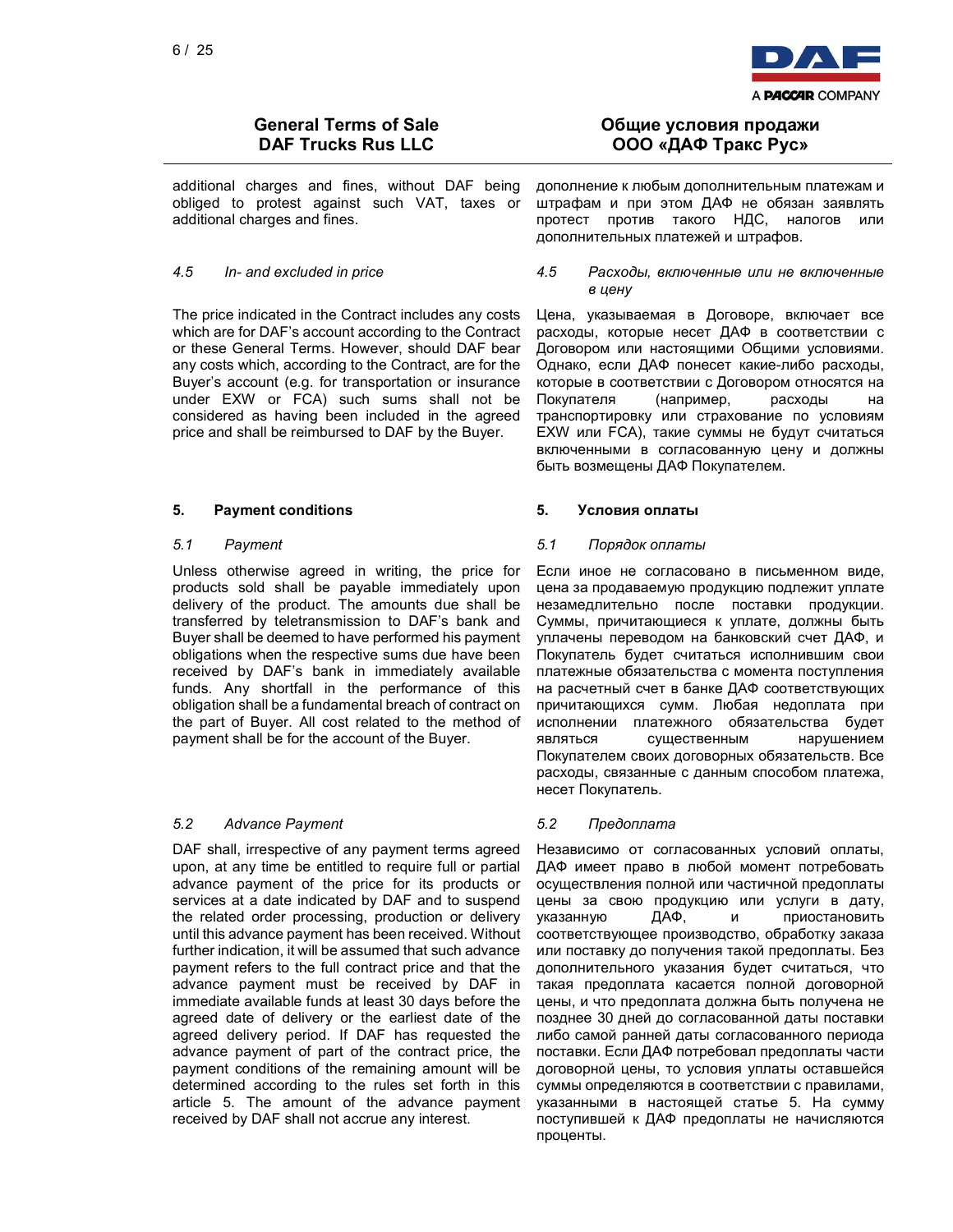

### 5.3 Documentary Credit 5.3 Документарный аккредитив

If parties have agreed on payment by documentary credit, then, unless otherwise agreed, the Buyer must arrange for a irrevocable documentary credit in favour of DAF on conditions approved by DAF and confirmed and payable by a bank designated by DAF. This documentary credit shall be subject to the Uniform Customs and Practice for Documentary Credits published by the International Chamber of Commerce to the extent not prohibited under the applicable laws. DAF's approval may be subject to clear confirmation that conditions of such documentary credit are in all material aspects consistent with the said Uniform Customs and Practice. DAF shall be notified of this documentary credit at least 30 days before the agreed date of delivery or at least 30 days before the earliest date within the agreed delivery period, if such a period has been agreed. Unless otherwise agreed, the documentary credit shall be payable at sight and allow partial shipments and transhipments.

If the parties have agreed on payment by documentary collection, then, unless otherwise agreed, documents will be tendered against payment (D/P) and the tender will in any case be subject to the Uniform Rules for Collections published by the International Chamber of Commerce to the extent not prohibited under the applicable laws. DAF's consent on payment by documentary collection may be subject to clear confirmation that conditions thereof are in all material aspects consistent with the said Uniform Rules.

### 5.5 Securities, Bank Guarantee, Letter of Credit  $($ "L/C").

At DAF's first request, Buyer will provide security, whether or not additional, to secure its payment obligations to DAF. To the extent parties have agreed that payment is to be backed by a irrevocable bank guarantee or a standby letter of credit, the Buyer is to provide such a guarantee or L/C from a bank and on conditions approved by DAF, issued at least 30 days before the agreed date of delivery or at least 30 days

Общие условия продажи ООО «ДАФ Тракс Рус»

Если стороны договорились об оплате посредством документарного аккредитива, то – при условии, что не будет согласовано иное – Покупатель обязан оформить безотзывный документарный аккредитив, открытый в пользу ДАФ на условиях, одобренных ДАФ, а также подтвержденный и подлежащий оплате банком, указанным ДАФ. На такой документарный аккредитив будут распространяться положения Унифицированных правил и обычаев для документарных аккредитивов, опубликованных Международной торговой палатой, в той степени, в которой это не запрещено применимым законодательством. Одобрение ДАФ может быть обусловлено однозначным подтверждением того, что условия такого документарного аккредитива во всех существенных аспектах соответствуют указанным Унифицированным правилам обычаям. Информация о таком документарном аккредитиве должна быть сообщена ДАФ не позднее 30 дней до согласованной даты поставки или не позднее 30 дней до самой ранней даты согласованного срока поставки, если такой срок был согласован. Если не согласовано иное, документарный аккредитив будет подлежать оплате по предъявлении и предусматривать возможность отгрузок по частям и перегрузок с одного транспортного средства на другое.

### 5.4 Documentary Collection 5.4 Документарное инкассо

Если стороны договорились об оплате путем документарного инкассо, то - при условии, что не будет согласовано иное – документы будут выдаваться против платежа, и выдача в любом случае будет осуществляться в соответствии с Унифицированными правилами по инкассо, публикуемыми Международной торговой палатой, в той степени, в которой это не запрещено применимым законодательством. Согласие ДАФ на оплату путем документарного инкассо может быть обусловлено получением однозначного подтверждения того, что его условия во всех существенных аспектах соответствуют указанным Унифицированным правилам.

### 5.5 Обеспечение, банковская гарантия, аккредитив.

По первому требованию ДАФ Покупатель обязан предоставить обеспечение, в том числе дополнительное, исполнения его платежных обязательств перед ДАФ. В той мере, в которой было согласовано сторонами, что такой платеж должен быть обеспечен безотзывной банковской гарантией или безотзывным резервным аккредитивом, Покупатель должен предоставить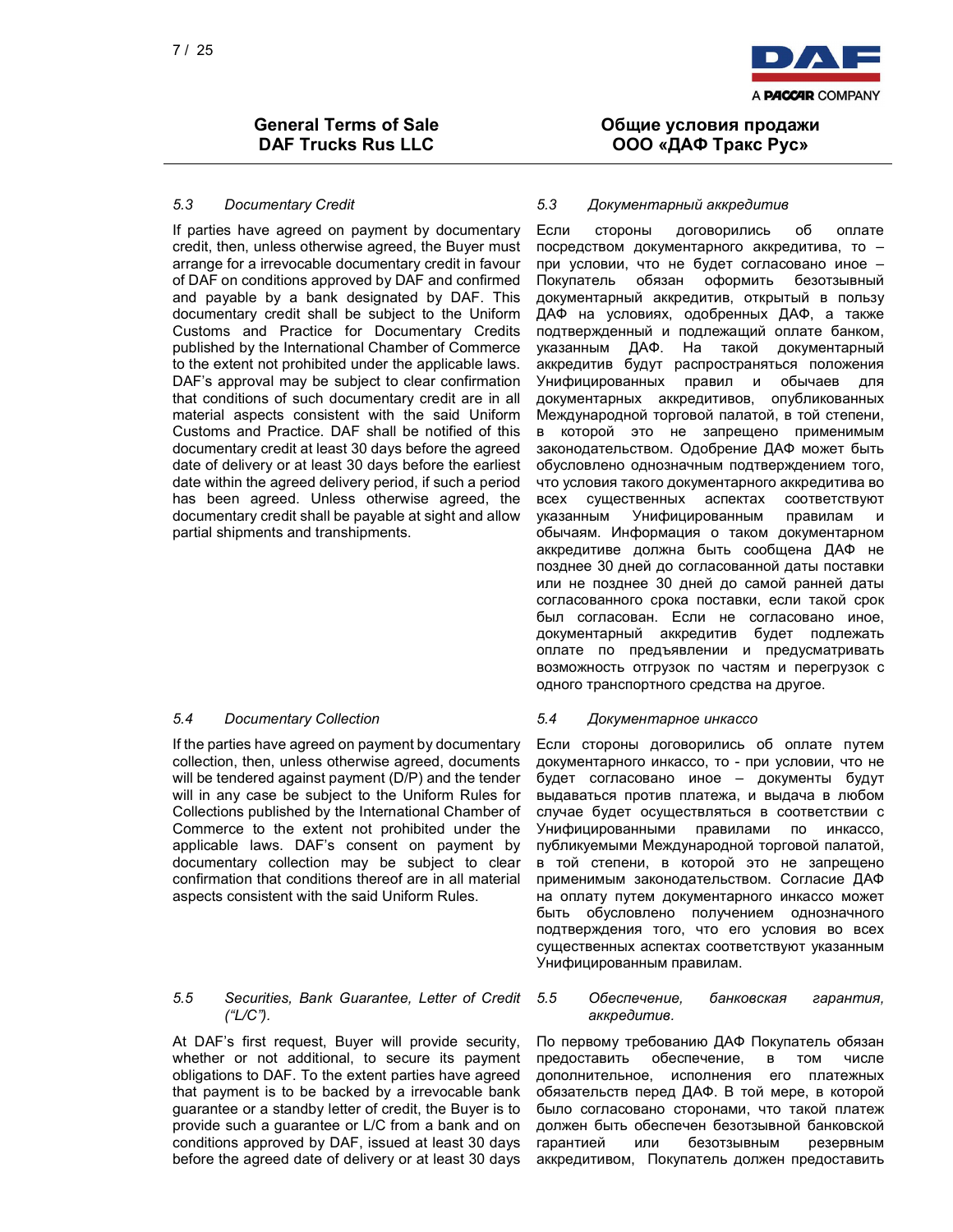

before the earliest date within the agreed delivery period, The bank guarantee and L/C will be subject to the Uniform Rules for Demand Guarantees published by the International Chamber of Commerce or to such Rules of to the Uniform Customs and Practise for Documentary Credits published by the International Chamber of Commerce, in either case, to the extent not prohibited under the applicable laws. DAF's consent on securing of payment obligations as referred to above may be subject to clear confirmation that conditions of respective guarantee and L/C are in all material aspects consistent with the said Uniform Rules and Uniform Customs and Practice.

All amounts due under the Contract to be paid by the Buyer to DAF shall be paid in full and without any deduction under whatever title and Buyer shall not be entitled to assert any credit setoff or counterclaim against DAF in order to justify withholding payment of any such amount in whole or part. DAF will be entitled to offset amounts due by DAF to the Buyer against amounts due by the Buyer to DAF or any PACCAR Affiliates under the Contract.

### 5.7 Order of settlement outstanding amounts 5.7 Порядок расчетов по задолженностям

Payments received by DAF from Buyer shall settle the amounts due by Buyer pursuant to the Contract and these General terms in order of outstanding debt collection costs, interest charges and the principle amounts due, irrespective of any different order indicated by Buyer

Any amounts which the Buyer owes DAF under the Contract shall become immediately due and payable in full if:

- a) the Buyer has failed to make a timely payment to DAF or any PACCAR Affiliate;
- b) the Buyer has applied for or has been granted suspension of payments or goes bankrupt or when a similar situation occurs under the laws of

## Общие условия продажи ООО «ДАФ Тракс Рус»

такую гарантию или аккредитив, выданные банком на условиях, одобренных ДАФ, не позднее 30 дней до согласованной даты поставки или 30 дней до самой ранней даты согласованного периода поставки. На банковскую гарантию и аккредитив будут распространяться Унифицированные правила для гарантий по требованию, публикуемые Международной торговой палатой, или соответственно Унифицированные Правила и Обычаи для Документарных Аккредитивов, публикуемые Международной коммерческой палатой в той степени, в которой это не запрещено применимым законодательством. Согласие ДАФ на указанное обеспечение может быть обусловлено получением однозначного подтверждения того, что его условия во всех существенных аспектах соответствуют указанным Унифицированным правилам и Унифицированным Правилам и Обычаям.

### 5.6 Setoff 5.6 Взаимозачет

Все суммы, причитающиеся по Договору от Покупателя в пользу ДАФ, должны уплачиваться в полном размере и без каких-либо вычетов либо удержаний, и Покупатель не будет заявлять о зачете встречных требований или выставлять встречное требование против ДАФ в обоснование полного или частичного удержания суммы платежа. ДАФ имеет право производить зачет сумм, причитающихся от ДАФ Покупателю, против сумм, причитающихся по Договору от Покупателя ДАФ или любому Аффилированному лицу ПАККАР.

Платежи, полученные ДАФ от Покупателя, будут использоваться для погашения задолженностей по суммам, причитающимся от Покупателя по Договору и настоящим Общим условиям, в следующем порядке: затраты на взыскание задолженности, подлежащие уплате проценты и суммы основного долга, вне зависимости при этом от указания Покупателем на какой-либо иной порядок осуществления взаиморасчетов.

### 5.8 Immediately payable 5.8 Суммы, незамедлительно подлежащие уплате

Любые суммы, причитающиеся от Покупателя ДАФ по Договору, подлежат немедленной оплате в полном размере, если:

- а) Покупатель допустил просрочку платежа в отношении ДАФ или Аффилированного лица ПАККАР;
- b) Покупатель заявил о прекращении платежей или ему было предоставлено такое право, либо он стал несостоятельным, банкротом,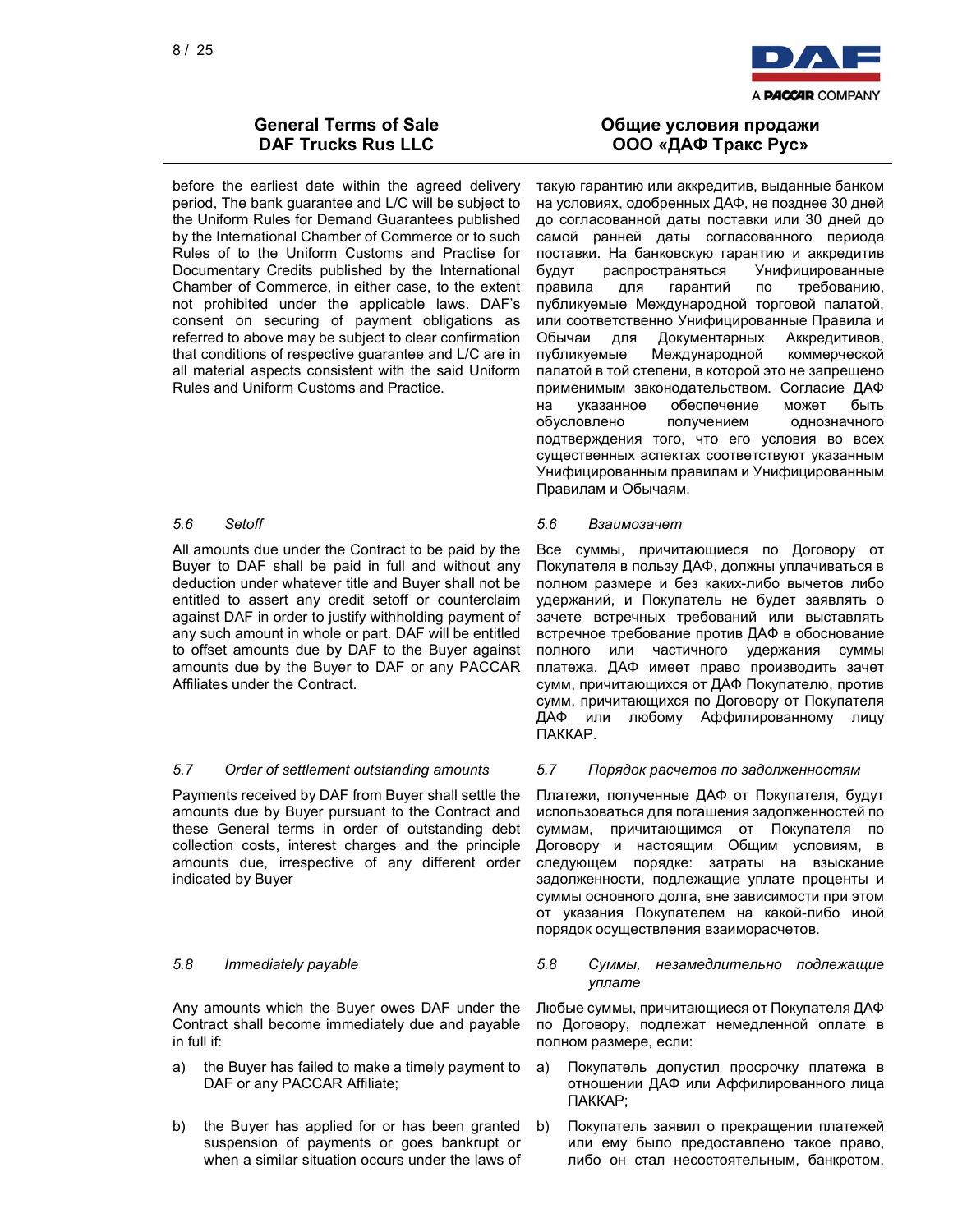

c) the Buyer has entirely or partially terminated its business enterprise or has transferred its entire enterprise or part(s) thereof.

If Buyer does not pay a sum of money when this falls due, DAF is entitled to interest upon that sum from the time when payment is due to the time of payment.

Unless otherwise agreed, the rate of late payment interest referred to in article 6.1 shall be 2% above the annual interest rate equal to reference rate established by the RF Central Bank at the date the payment was first due.

In addition, DAF shall in the event of any overdue payment, have the right to deliver the products intended for the Buyer to another customer without the Buyer being released from the Contract as a result thereof. As soon as DAF will have received the arrears, a new delivery period shall apply as will at that time be usual for new orders.

If after a demand notice sent to Buyer, a payment still has not been received within a period determined by DAF to its sole discretion, DAF shall be entitled to cancel the Contract with immediate effect, either in whole or in part, without prejudice to DAF's other rights. The same applies if DAF has not timely received the advance payment, documentary credit, securities, bank guarantee or letter of credit in accordance with the relevant articles in these General Terms.

All costs, both extrajudicial and judicial (including the costs of legal assistance), incurred by DAF in the process of the collection of the amounts due by Buyer

## Общие условия продажи ООО «ДАФ Тракс Рус»

the country in which the Buyer is established; либо если произошла схожая ситуация в соответствии с законодательством страны регистрации Покупателя;

> с) Покупатель полностью или частично прекратил деятельность своего предприятия либо передал (продал) свое предприятие полностью или частично.

### 6. Delayed payment 6. Просрочка платежа

### 6.1 Delayed payment interest 6.1 Проценты за просрочку платежа

Если Покупатель не произведет какой-либо платеж в установленный срок, ДАФ имеет право начислять проценты на сумму такого платежа с момента наступления срока платежа до момента его осуществления.

### 6.2 Interest rate 6.2 Процентная ставка

Если не согласовано иное, проценты за просрочку платежа, предусмотренные в статье 6.1., начисляются по ставке процентов годовых, равной учетной ставке (ставке рефинансирования) Банка России, установленной на дату наступления срока платежа, плюс 2%.

### 6.3 Delivery to another customer 6.3 Поставка другому заказчику

В дополнение к вышеуказанному ДАФ в случае просрочки платежа имеет право поставить продукцию, предназначенную для Покупателя, другому заказчику без освобождения Покупателя от его обязательств по Договору в результате<br>этого. Как только ДАФ получит сумму этого. Как только ДАФ получит сумму задолженности, новый срок поставки будет применяться в обычном порядке, который будет действовать на тот момент для новых заказов.

### 6.4 Cancellation Contract 6.4 Расторжение Договора

Если после направления Покупателю письменного требования платеж не будет получен в срок, определенный ДАФ по его усмотрению, ДАФ имеет право без ущерба для других прав ДАФ незамедлительно полностью или частично отказаться от исполнения Договора (расторгнуть Договор). То же самое правило применяется в том случае, если ДАФ не получит своевременно предоплату, документарный аккредитив, обеспечение, банковскую гарантию или аккредитив, предусмотренные соответствующими статьями настоящих Общих условий.

### 6.5 Debt collection costs 6.5 Затраты на взыскание задолженности

Все затраты, понесенные ДАФ во внесудебном порядке и в рамках судебных разбирательств (включая расходы на оплату услуг по юридической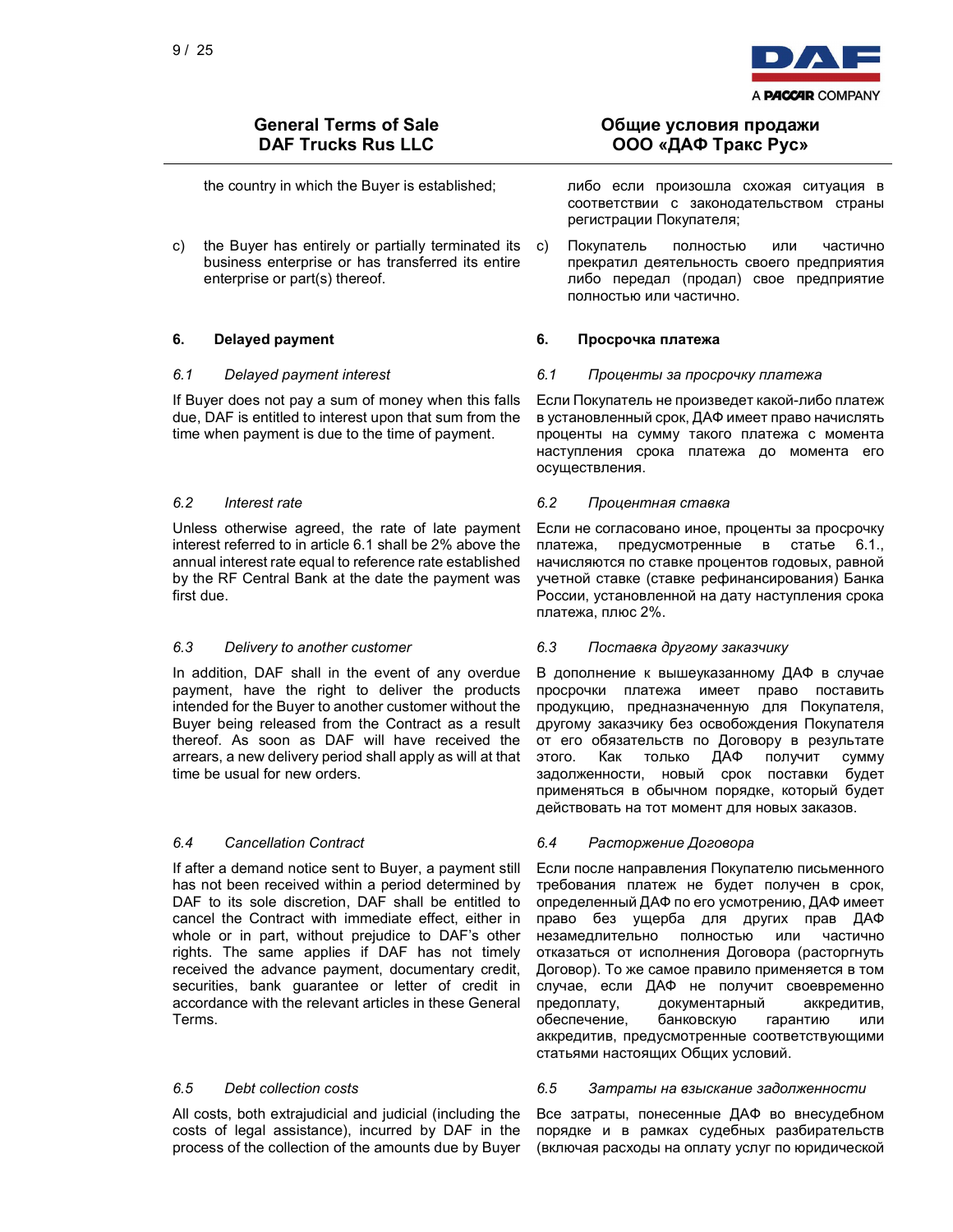

pursuant to the Contract, shall be for the account of the Buyer and shall be reimbursed to DAF.

The ownership of all the products shall remain the sole and absolute ownership of DAF until such time as the Buyer shall have paid in full to DAF the agreed price for the products, all costs for services rendered in relation to these products, as well as all interest, penalties and fines in the case of default, and, in addition, all other amounts to that are due to DAF pursuant to the Contract.

The law in the country in which the products are located will govern the law of property aspects of the retention of title stipulated in article 7.1. If this law does not permit the enforcement of a reservation of ownership by DAF as stipulated in this article, DAF shall have the rights of a similar purport as the agreed retention of ownership, to the fullest extent possible under the applicable law.

In the event Buyer resells the products or incorporates these in any other product before Buyer has acquired ownership of the products in accordance with article 7.1, Buyer will be deemed to do so on behalf of DAF, as DAF's representative.

a) Buyer shall store these in his premises separately from his own goods or the goods of any other person and shall identify these as the property of DAF and preserve all labels, identifying marks and stock records identifying them as the property of DAF, and

## Общие условия продажи ООО «ДАФ Тракс Рус»

помощи и судебному представительству) в связи с взысканием сумм, причитающихся от Покупателя по Договору, относятся на счет Покупателя и возмещаются им ДАФ.

### 7. Retention of title 7. Сохранение права собственности за продавцом

### 7.1 Transfer of ownerships title 7.1 Переход права собственности

Право собственности на всю продукцию будет оставаться у ДАФ как единоличного и абсолютного собственника до тех пор, пока Покупатель не уплатит ДАФ в полном размере согласованную цену за продукцию, полную стоимость оказанных в отношении такой продукции услуг, а также все проценты, пени и штрафы, причитающиеся в результате неисполнения обязательств, а кроме того все иные суммы, которые причитаются ДАФ на основании Договора.

7.2 Local Law re Retention of Title 7.2 Местное законодательство в отношении сохранения права собственности

> Имущественные аспекты сохранения права собственности за продавцом, предусмотренного в статье 7.1., буду регулироваться законодательством страны нахождения продукции. Если таким законодательством не допускается принудительное исполнение положения о сохранении права собственности за ДАФ, предусмотренного настоящей статьей, то ДАФ будет иметь права, аналогичные по сути согласованному сохранению права собственности, в максимальной степени, допускаемой применимым законодательством.

7.3 Resale, Incorporation in Other Product 7.3 Перепродажа, включение в другой продукт

> В случае перепродажи Покупателем продукции или включения ее в любой другой продукт до момента приобретения Покупателем права собственности на продукцию в соответствии со статьей 7.1, будет считаться, что Покупатель совершает эти действия от имени ДАФ, как представитель интересов ДАФ.

7.4 Storage, Insurance, Repossession 7.4 Хранение, страхование, восстановление во владении

Until the Buyer becomes the owner of the products: До тех пор, пока Покупатель не станет собственником продукции:

> а) Покупатель обязан осуществлять ее хранение в своих помещениях отдельно от собственных товаров и товаров других лиц, а также обозначать ее как собственность и имущество ДАФ и сохранять всю маркировку, все идентифицирующие обозначении и складские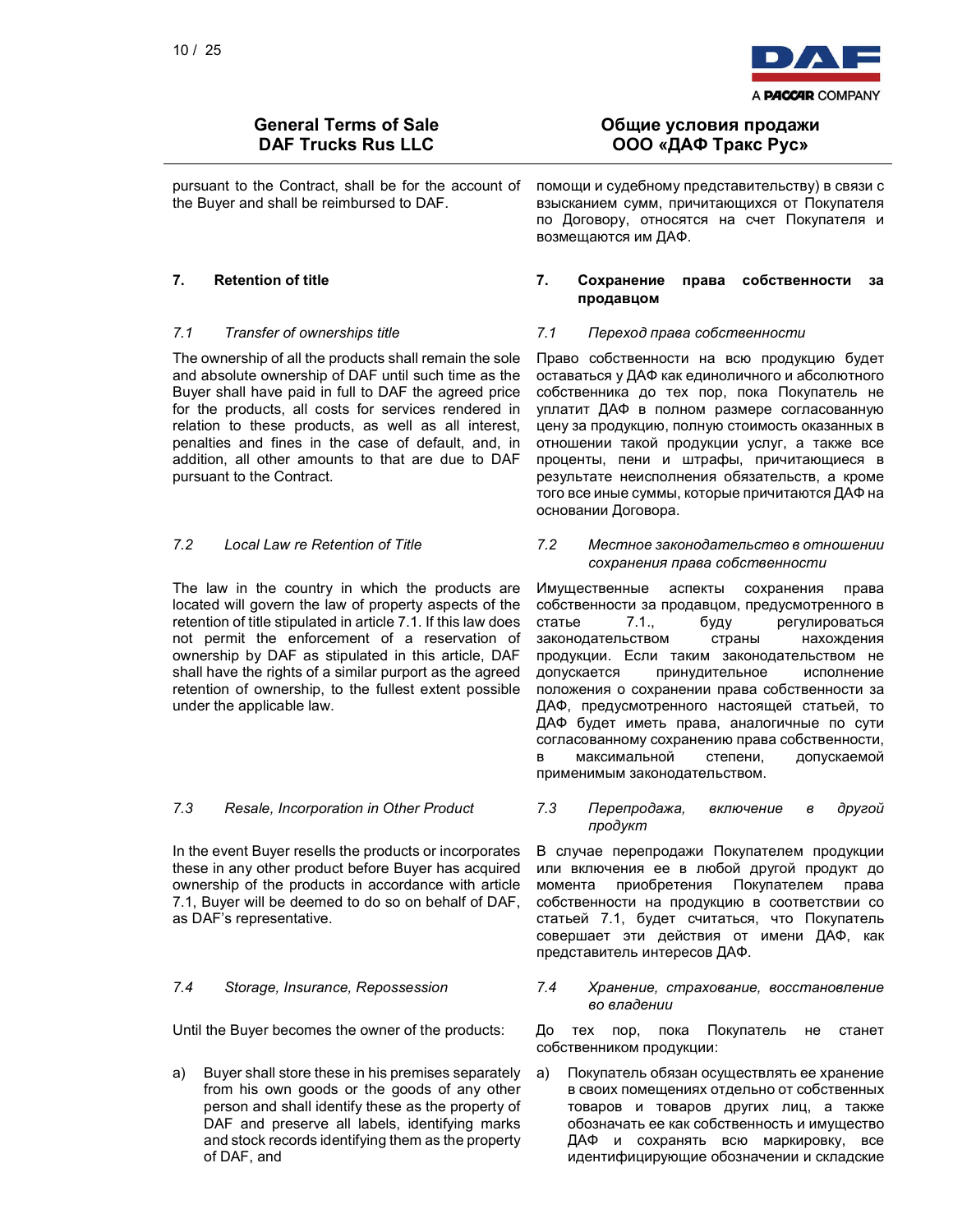

- b) The Buyer shall, to the satisfaction of DAF, insure b) the products against loss, theft and damage, and
- c) DAF shall have absolute authority to retake, sell or otherwise dispose of, or transport to a location for safekeeping determined by DAF, all any or part of the products in which title remains vested in DAF, without the Buyer being released from the Contract as a result thereof.
- d) For the purpose specified in c. above, DAF or any of its agents or authorised representatives shall be entitled at any time and without notice to enter upon any premises in which the products are stored or kept, or are reasonably believed to be so.
- e) The Buyer shall not assign, pledge, let or otherwise dispose of any product or enter into any agreement by which the products are subjected to any security right or right to surrender the products. Buyer irrevocably consents to fully cooperate with DAF and enable DAF to exercise its rights under c. and d in all practical aspects, in particular by doing everything that is necessary or useful to give DAF free access to the products and to allow the transportation of the goods to a location to be determined by DAF.

Unless otherwise agreed, delivery shall be "Ex Works" (EXW) DAF Trucks N.V. plant Eindhoven, The Netherlands, or EXW such other production location as shall be agreed by the parties.

Buyer shall be obliged to take in timely manner the delivery of the products he bought and to do all the acts which can reasonably be expected of Buyer in order to enable DAF to make the delivery and to provide the Buyer with the factual possession of the products. Without prejudice to Buyer's other obligations, Buyer shall with respect to the delivery

## Общие условия продажи ООО «ДАФ Тракс Рус»

данные, идентифицирующих такую продукцию как собственность ДАФ, а также

- b) Покупатель обязан удовлетворительным для ДАФ способом застраховать продукцию от утраты, кражи и повреждения, а также
- с) ДАФ имеет полное право изъять, продать или иным образом распорядиться либо транспортировать в выбранное им место ответственного хранения, всю или часть продукции, право собственности на которую продолжает принадлежать ДАФ, без освобождения Покупателя от обязательств по Договору в результате этого.
- d) Для цели, указанной в подпункте с. выше, ДАФ или любой из его агентов либо уполномоченных представителей имеет право в любое время и без уведомления входить в любые помещения, в которых хранится или находится продукция или в которых по разумному предположению может храниться или находиться продукция.
- е) Покупатель не вправе уступать, закладывать, сдавать или иным образом распоряжаться продукцией либо заключать какой-либо договор, по которому продукция является предметом обеспечения или удержания. Покупатель безотзывно соглашается в полной мере сотрудничать с ДАФ и дать возможность ДАФ осуществить его права, предусмотренные подпунктами с. и d. во всех практических аспектах, в частности путем совершения всех действий, которые будут необходимы или целесообразны для того, чтобы предоставить ДАФ свободный доступ к продукции и позволить осуществить ее транспортировку в место, определенное ДАФ.

### 8. Trade terms, Delivery 8. Условия (базис) поставки, Поставка

### 8.1 EXW **EXW** 8.1 EXW (франко-завод)

Если не согласовано иное, поставка осуществляется на условиях «франко-завод» (EXW) завод ДАФ Тракс Н.В. (DAF Trucks N.V.) г. Эйндоховен, Нидерланды, или «франко-завод» (EXW) иное место производства, согласованное сторонами.

### 8.2 Cooperation Buyer. 8.2 Содействие со стороны Покупателя

Покупатель обязан своевременно принять поставку приобретенной им продукции и совершить все действия, которые он должен разумным образом совершить, с тем, чтобы ДАФ мог осуществить доставку и обеспечить Покупателю фактическое владение поставленной ему продукцией, в том числе Покупатель обязан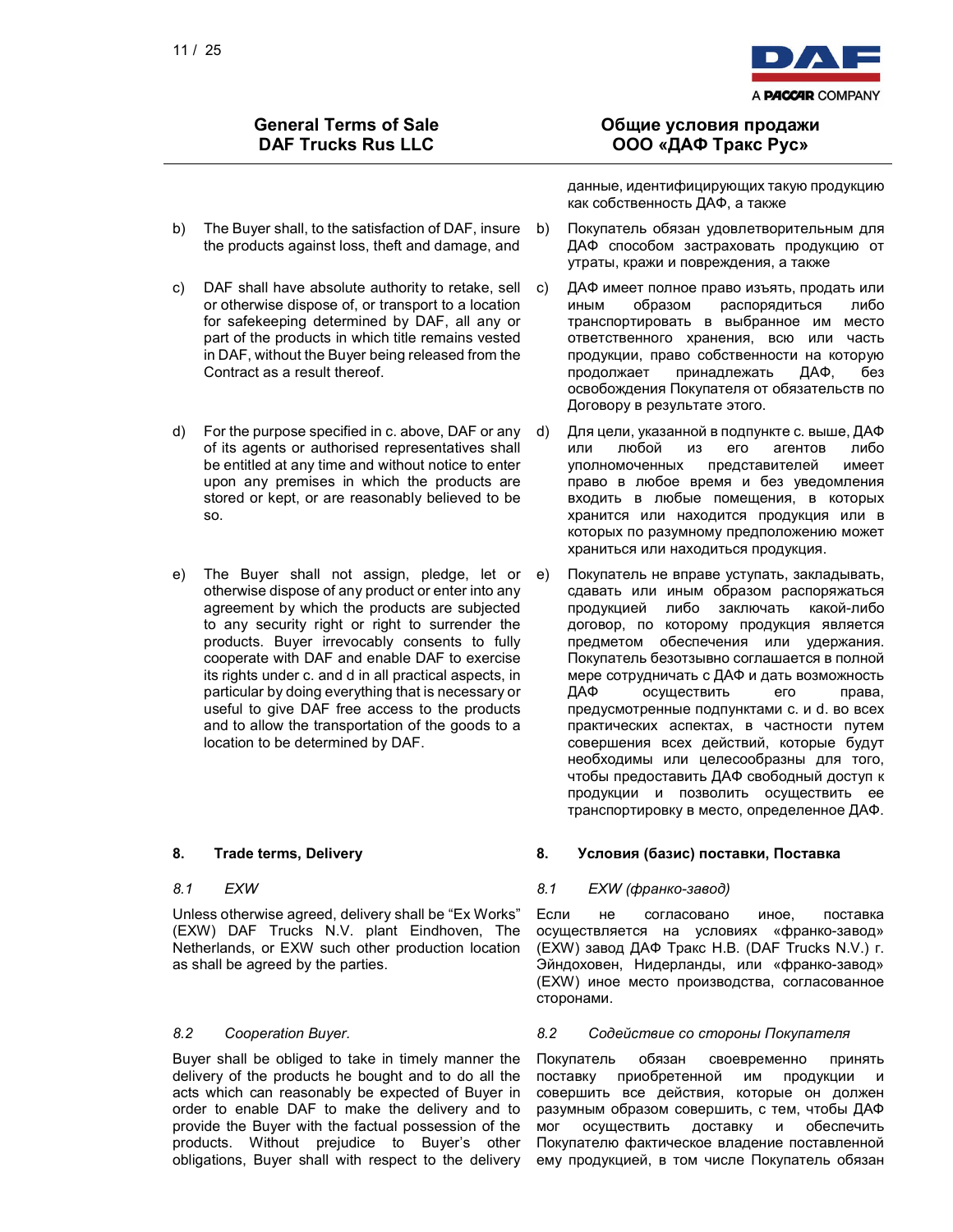

strictly observe DAF's relevant guidelines and/or instructions and prepare, complete, make, sign and deliver all the documentation related to the delivery of the products, such as e.g. shipment or transport documentation or the forms required by tax or other governmental authorities. In the event the Buyer breached this obligation, the risk in the products shall, irrespective of what trade term applies, pass to the Buyer and all costs incurred by DAF in view of or in connection with the delivery, as well as any further costs of transport, safekeeping and storage shall be borne by the Buyer. All the shipment documentation shall be handed over to, received by and signed on behalf of the Buyer by its representative having appropriate authorization to accept delivery of products.

DAF shall be entitled to make partial deliveries and to invoice each delivery.

### 8.4 Conditional on Letter of Credit, advance payments securities

If payment by the Buyer is to be made by letter of credit, the delivery period shall begin to run on the date on which the bank has advised DAF that the letter of credit has been opened in accordance with DAF's requirements, unless explicitly agreed otherwise in writing. If the Buyer must make an advance payment or give security for the payment of the purchase price or if the Buyer must furnish information and/or materials or parts required for the execution of the work, then the agreed delivery period shall not begin to run until such payment has been received in full, the required security has been given or the information and/or materials or parts have been furnished in full, respectively.

DAF shall, irrespective of the moment of the delivery of the vehicle and without in any way impacting Buyers payment obligations, always remain entitled to delay the provision to Buyer of the documentation relating to this vehicle required to use or resell this vehicle (such as registration form/certificates, vehicle passports), this until such a time as DAF deems Buyer has fully performed all its payment obligations to DAF, this with respect to the vehicle in question as well as for any other outstanding payment obligations. Upon delivery of vehicles, provided that pursuant to cl.7.1. above DAF ceases to retain the title for them, DAF shall hand

## Общие условия продажи ООО «ДАФ Тракс Рус»

оформить, заполнить, составить, подписать и вручить все связанные с поставленной продукцией документы, следуя помимо прочего руководствам ДАФ. В случае нарушения Покупателем этого обязательства риск, связанный с продукцией, переходит к Покупателю в момент исполнения ДАФ обязанности по поставке, независимо от того, какой торговый термин, обозначающий базис поставки, применяется, а все расходы, понесенные ДАФ в результате поставки или в связи с ней, а также все дополнительные расходы на транспортировку, обеспечение сохранности и хранение, оплачиваются Покупателем. Все товарораспорядительные документы со стороны Покупателя должны быть получены и подписаны должным образом уполномоченным на приемку продукции представителем Покупателя.

### 8.3 Partial deliveries 8.3 Поставки по частям

ДАФ имеет право осуществлять поставки по частям и выставлять отдельный счет за каждую такую поставку.

8.4 Зависимость от выполнения условия об аккредитиве, предоплате, обеспечении

Если Покупатель должен произвести платеж посредством аккредитива, срок поставки начинает отсчитываться с даты, в которую банк сообщил ДАФ о том, что аккредитив был открыт в соответствии с требованиями ДАФ, если иное не было прямо согласовано в письменном виде. Если Покупатель должен произвести предоплату или предоставить обеспечение уплаты покупной цены, либо если Покупатель должен предоставить информацию и/или материалы или детали, требующиеся для выполнения работы, то отсчет согласованного срока поставки не начнется до тех пор, пока не будет получен такой платеж в полном размере или не будет предоставлено необходимое обеспечение или не будет предоставлена информация и/или материалы или детали в полном объеме, соответственно.

8.5. Vehicles related documentation 8.5. Документы, относящиеся к транспортным средствам

> Вне зависимости от момента поставки транспортного средства и без ущерба для выполнения Покупателем его обязанности по оплате, ДАФ всегда будет вправе задержать предоставление Покупателю документов, относящихся к транспортному средству (таких как регистрационные формы и свидетельства, паспорт транспортного средства) до момента когда Покупатель будет считаться надлежащим образом исполнившим все свои денежные обязательства перед ДАФ, как в отношении данного транспортного средства, так и иных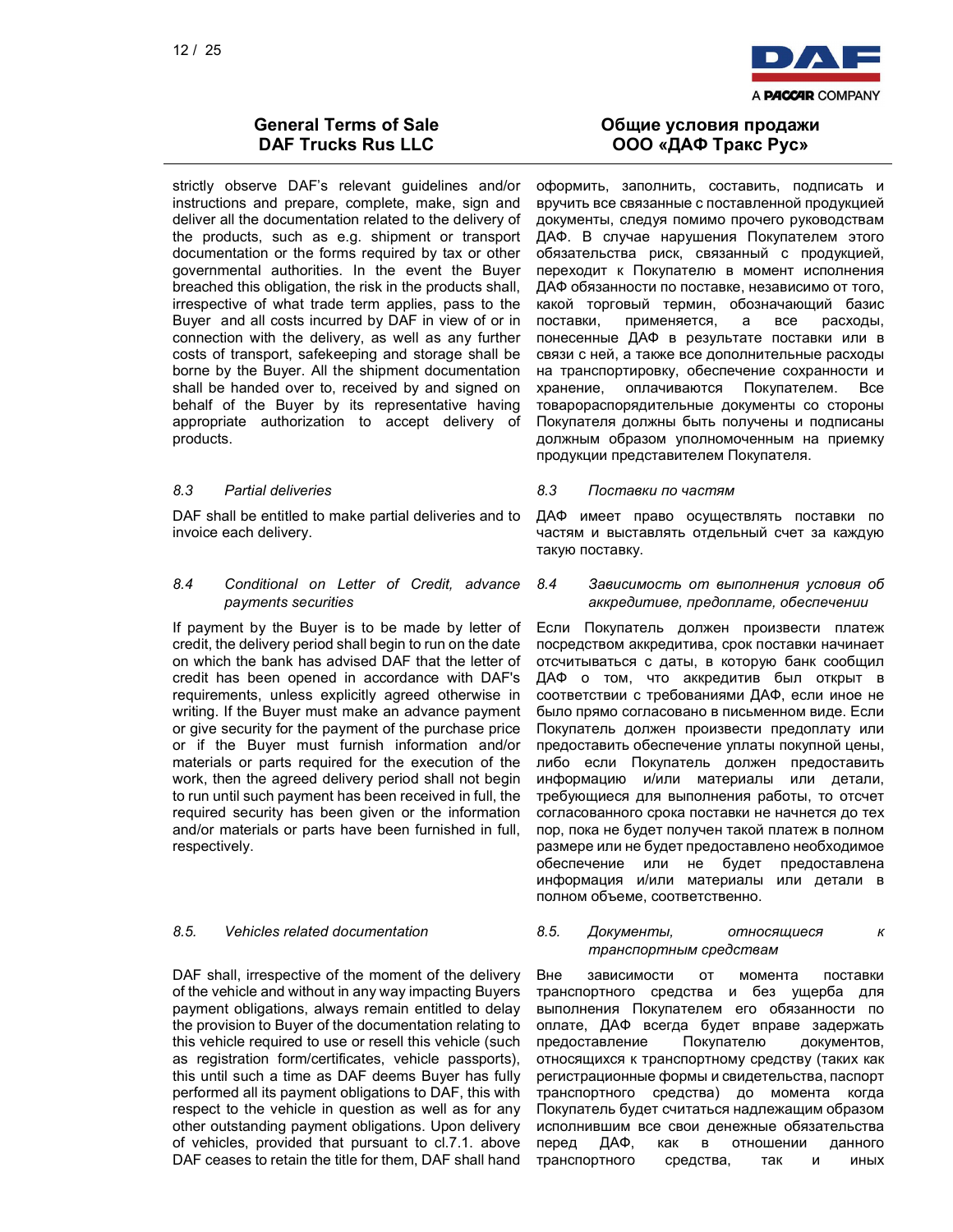

over to the Buyer documentation for the vehicles supplied, such as certificates, passports etc. in accordance with the list of documents indicated in the specification or any other document that contains material terms of the Contract unless the Parties have otherwise agreed another list additionally in writing.

### 9. Late delivery, non-delivery and remedies therefore

Unless expressly agreed otherwise in writing, delivery dates and delivery periods will always only be deemed to be estimates and never be or construed to be absolute deadlines or an undertaking to deliver a specific number of products within a specific period. For the avoidance of doubt, the parties hereby agree and confirm that in case the Contract does not explicitly indicate delivery dates and/or delivery periods, the condition of respective Contract on delivery term shall always be deemed determinable, and if the parties have not expressly agreed upon conditions for determination of such term, the delivery shall be effected within reasonable term subject to estimates as referred to herein above.

DAF will be entitled to suspend the production or delivery of products and services, in the event there are circumstances that obviously evidence to DAF that Buyer is not able or not willing to fully and timely fulfil its payment obligations.

In the event DAF has in the Contract consented to an express obligation to deliver the products at an agreed firm date of delivery or within an agreed firm period of delivery, and has not honoured this obligation, Buyer will notify DAF of this in writing. DAF will only be deemed not to have fulfilled its delivery obligations pursuant to the Contract if DAF has failed to as yet deliver the product to Buyer within a reasonable period of grace after receipt of Buyer's notification. This period will in no event be shorter than four weeks.

## Общие условия продажи ООО «ДАФ Тракс Рус»

неисполненных им денежных обязательств. После поставки транспортных средств, при условии, что согласно п. 7.1. выше ДАФ перестал сохранять права собственника на них, ДАФ передает Покупателю документацию на поставленные транспортные средства, как то сертификаты, паспорта и пр. согласно перечню, указанному в спецификации или в ином документе, содержащем существенные условия Договора, если другой перечень не будет согласован сторонами дополнительно.

### 9. Просрочка поставки, непоставка, средства компенсации в связи с этим

### 9.1 Estimates only. 9.1 Определимость сроков.

Если иное прямо не согласовано в письменном виде, даты поставки и периоды поставки всегда будут считаться ориентировочными и ни при каких обстоятельствах не будут заведомо являться или считаться абсолютными предельными сроками или обязательством по поставке конкретного количества продукции в течение конкретного периода времени. Во избежание сомнений, стороны соглашаются и подтверждают, что если в Договоре прямо не указаны даты поставки и/или периоды поставки, то условие о сроке поставки всегда относится к определимым условиям соответствующего Договора, а если сторонами не согласованы условия, позволяющие определить этот срок, обязательство поставки подлежит исполнению в разумный срок с учетом ориентировочных дат и периодов поставок.

### 9.2 Suspension of delivery 9.2 Приостановление поставки

ДАФ имеет право приостановить производство или поставку продукции и услуг в том случае, если имеются обстоятельства, являющиеся для ДАФ очевидным свидетельством того, что Покупатель не может или не желает исполнять свои платежные обязательства в полном объеме и своевременно.

### 9.3 Late delivery 9.3 Просроченная поставка

Если ДАФ согласился в Договоре взять на себя явно выраженное обязательство по поставке продукции в согласованную фиксированную дату поставки или в течение согласованного фиксированного срока поставки, но не выполнил это обязательство, Покупатель должен уведомить об этом ДАФ в письменном виде. ДАФ будет считаться не исполнившим свои обязательства по поставке, предусмотренные Договором, только в том случае, если ДАФ не осуществил поставку продукции Покупателю и в течение разумного периода отсрочки после получения уведомления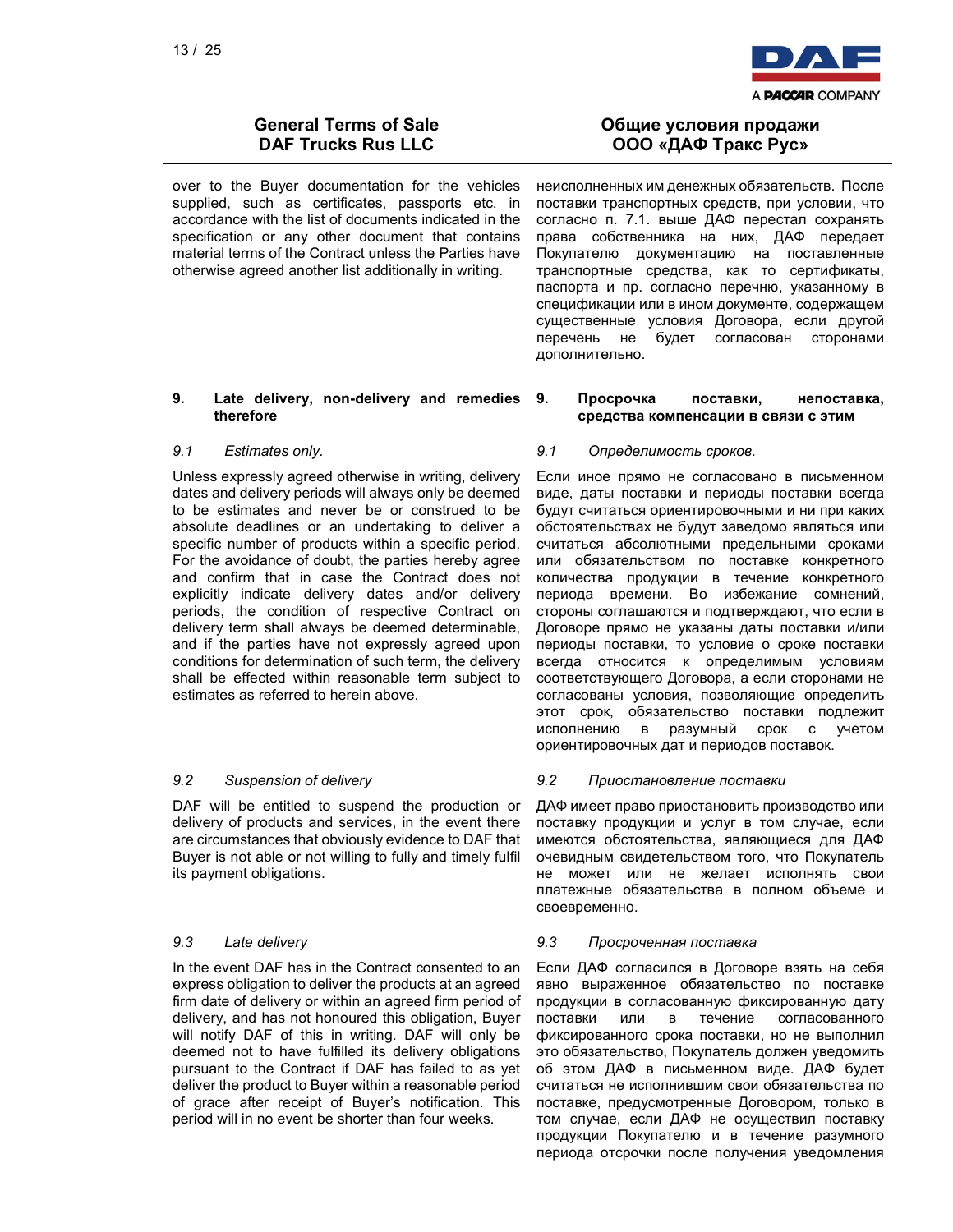

### 9.4 Compensation 9.4 Компенсация

DAF shall only be obliged to compensate Buyer for late delivery if this has been expressly agreed with DAF in writing. The Buyer will in case of such an express obligation be entitled to claim liquidated damages equal to 0.25% of the price of those products for each complete week of delay starting as of the end of the period of grace referred to in article 9.3. The liquidated damages for delay shall not exceed 2.5% of the price of the products ordered or such other maximum amount as may be agreed.

The Contract may not be cancelled, rescinded, avoided or otherwise terminated by the Buyer, unless DAF will not have delivered the products by the date on which the Buyer has become entitled to the maximum amount of the liquidated damages under article 9.4 and the Buyer has given notice to inform DAF of its intention to terminate the Contract, if the products have not been delivered to Buyer within 5 days of receipt of such notice by DAF. In such a case the Contract may be cancelled only if and to the extent to which the Buyer cannot reasonably be expected to accept any further delay in delivery. For the avoidance of doubt the Buyer agrees and confirms that subject to period of grace referred to in article 9.3. any late delivery itself shall not be regarded as material breach by DAF of the Contract that triggers its termination hereunder.

In case of termination of the Contract pursuant to article 9.5, then, in addition to any amount paid or payable under article 9.3, the Buyer is entitled to claim damages for any additional loss not exceeding 2.5% of the price of the non-delivered goods.

If DAF has undertaken to arrange for the transport of the products, but due to force majeur no means of transport are available to ensure the timely delivery of the products at the place of delivery, then the parties

## Общие условия продажи ООО «ДАФ Тракс Рус»

Покупателя. Такой период ни при каких обстоятельствах не может составлять менее четырех недель.

ДАФ будет обязан предоставить Покупателю компенсацию за просрочку поставки только в том случае, если это было прямо согласовано с ДАФ в письменном виде. В случае такого прямого обязательства Покупатель имеет право требовать неустойку в размере 0,25% от цены соответствующей продукции за каждую полную неделю просрочки, после окончания периода отсрочки, предусмотренного в статье 9.3. Сумма неустойки за просрочку не может превышать 2,5% от цены заказанной продукции или иной максимальной суммы, если она будет согласована.

### 9.5 Termination based on non-delivery 9.5 Прекращение Договора в связи с неосуществлением поставки

Покупатель не может отказаться от, расторгнуть, объявить незаключенным, недействительным или иным образом прекратить Договор за исключением случая, когда ДАФ не поставил продукцию к дате, в которую Покупатель получил право на максимальную сумму неустойки в соответствии с п. 9.4, и Покупатель направил ДАФ уведомление о своем намерении прекратить Договор, при условии, что продукция не была поставлена Покупателю в течение 5 дней после получения ДАФ такого уведомления. В таком случае Договор может быть прекращен только если от Покупателя нельзя разумно ожидать согласия на любую последующую просрочку поставки. Во избежание сомнений, Покупатель соглашается, что не является существенным нарушением Договора сама по себе просроченная поставка ДАФ, с учетом указанного в п.9.3. периода отсрочки, для целей требования о расторжении Договора.

### 9.6 Compensation after termination 9.6 Компенсация после прекращения Договора

Если Договор прекращается в соответствии со статьей 9.5, то в дополнение к любой сумме, уплаченной или подлежащей уплате в соответствии со статьей 9.3, Покупатель имеет право требовать возмещения любых дополнительных убытков в размере, не превышающем 2,5% от цены непоставленных товаров.

### 9.7 Delay in transportation 9.7 Задержка в транспортировке

Если ДАФ взял на себя обязательство по организации транспортировки продукции, но в силу возникших форс-мажорных обстоятельств никакие средства транспортировки, обеспечивающие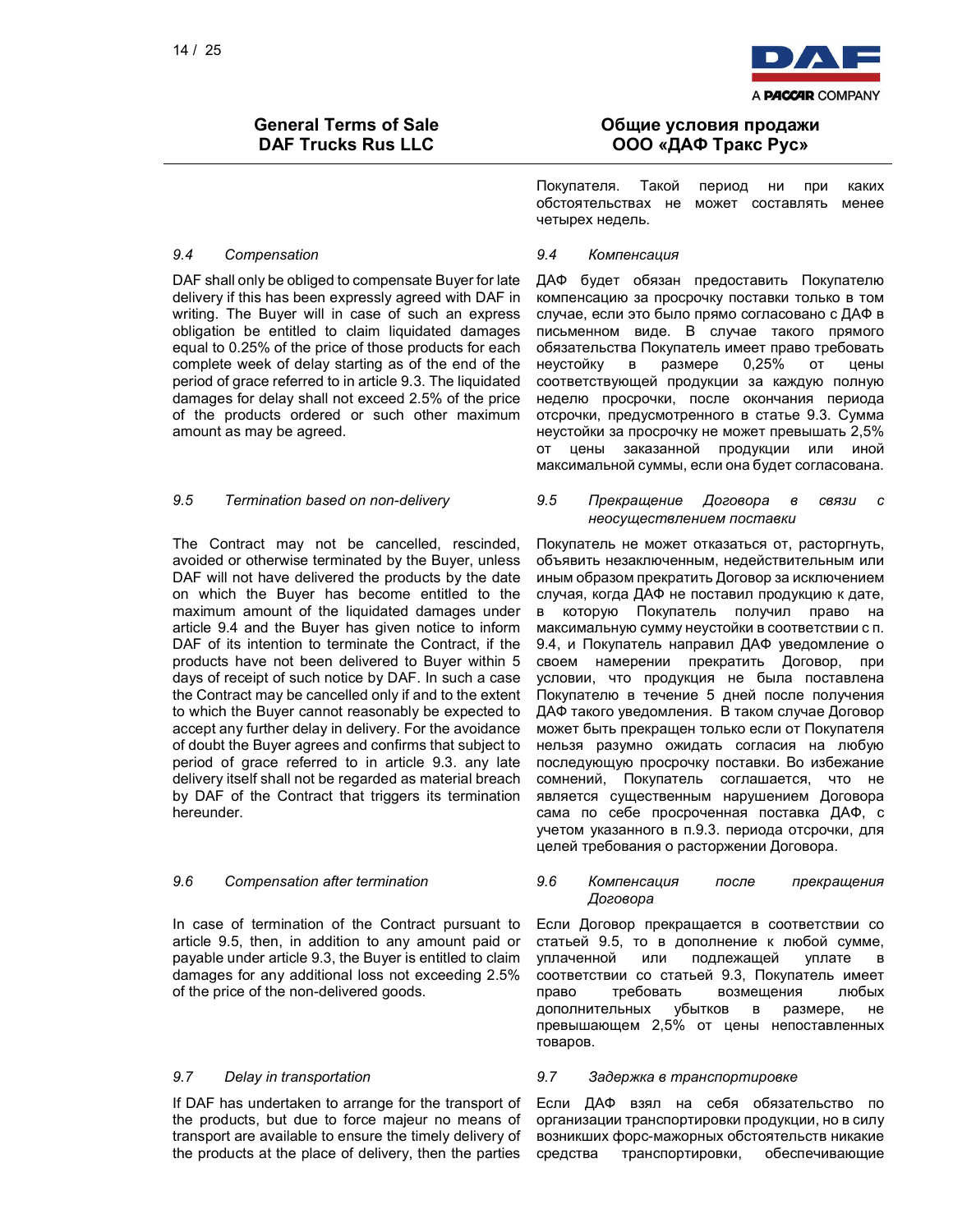

shall in common consultation seek a solution that is acceptable to both DAF and the Buyer. If no such solution presents itself within a reasonable period, DAF shall have the right to suspend delivery or to store products in a warehouse not managed by DAF and not forming part of its plant, at the Buyer's expense and risk.

The remedies under this article shall be Buyer's sole remedy for delay in delivery or for non-delivery.

If DAF has undertaken to arrange the transport of the products sold, the Buyer must examine the products for transport damage and the quantity of packages immediately upon arrival at their agreed destination. If any transport damage or shortage is found, Buyer shall make a detailed description thereof on the transport document to be signed after receipt of the products.

### 10.2 Reporting of damage, non-conformity and quality deficiencies

All damages, specification non-conformity issues or deficiencies regarding the products which can be detected immediately upon arrival at their destination, must be reported by the Buyer to DAF in writing with a detailed description of the nature of the damage, lack of conformity or deficiencies within 2 working days after receipt, on pain of forfeiting the right to invoke any action based on such damages, non-conformities and deficiencies. The reporting of damages, nonconformities or deficiencies will not relieve the Buyer from its obligation to timely pay the price for the relevant products.

## Общие условия продажи ООО «ДАФ Тракс Рус»

своевременную поставку продукции в место поставки, не доступны, то стороны проведут совместные переговоры для выработки решения, приемлемого как для ДАФ, так и для Покупателя. Если такое решение не будет найдено в разумные сроки, ДАФ имеет право приостановить поставку или хранить продукцию на складе, который управляется не ДАФ и который не является частью завода ДАФ, за счет Покупателя и под его ответственность.

### 9.8 Sole remedy 9.8 Единственные средства компенсации

Средства компенсации, предусмотренные настоящей статьей, являются единственными средствами компенсации, предоставляемыми Покупателю в случае просрочки поставки или неосуществления поставки.

### 10. Receiving inspection, complaints 10. Осмотр при приемке, претензии

### 10.1 Inspection products upon receipt 10.1 Осмотр продукции при приемке

Если ДАФ взял на себя обязательство организовать транспортировку проданной продукции, то Покупатель обязан сразу же по прибытию продукции в согласованное место назначения осуществить проверку для выявления повреждений при транспортировке и по количеству грузовых мест. В случае обнаружения повреждений при транспортировке или несоответствия по количеству Покупатель должен подробно указать такие факты в товаросопроводительном документе, который подписывается после приемки продукции.

10.2 Сообщение о повреждениях, несоответствии спецификациям несоответствии качества

Обо всех повреждениях, несоответствиях спецификациям или недостачам продукции, которые могут быть обнаружены сразу же по прибытию продукции в место назначения, Покупатель обязан сообщить в письменном виде ДАФ с приложением подробного описания характера повреждений, несоответствий или недостач не позднее 2 рабочих дней после приемки под угрозой утраты в противном случае права ссылаться в дальнейшем на такие повреждения, несоответствия или недостачи. Сообщение о повреждениях, несоответствиях или недостачах не освобождает Покупателя от его обязательств по своевременной уплате за соответствующую продукцию.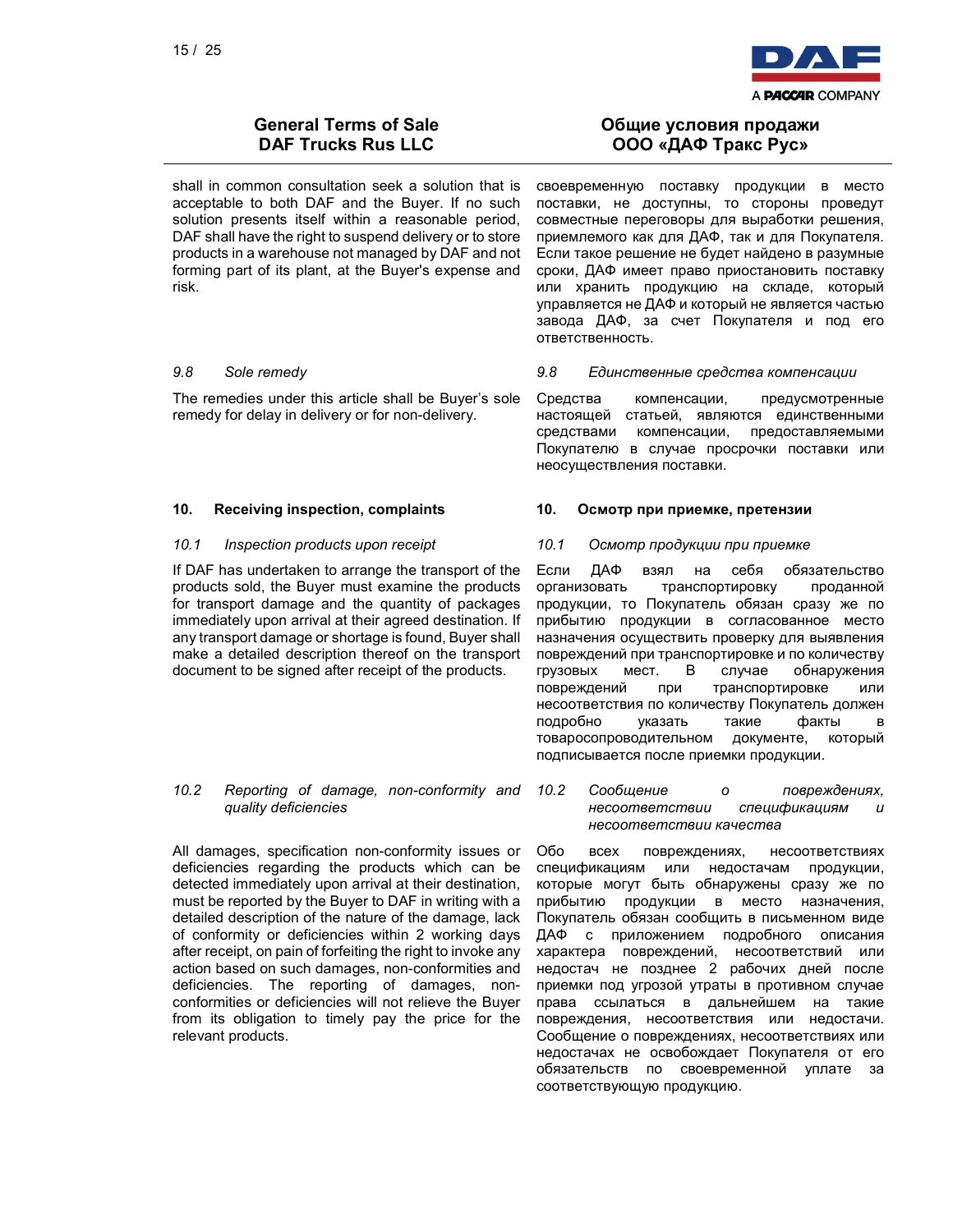

### 11. Non-conformity of the products 11. Несоответствие продукции

Without prejudice to articles 10.1 and 10.2, the Buyer shall notify DAF in writing of any lack of conformity of the products that has not been apparent immediately upon delivery, within 8 days from the date when this was discovered or could reasonably have been discovered by the Buyer, specifying the nature of the lack of conformity, on pain of forfeiting the right to invoke any action based on lack of conformity.

Products shall be deemed to conform to the Contract despite minor discrepancies that do not essentially affect the normal use of the product.

Buyer acknowledges and agrees that Buyer's sole and exclusive remedy in the event of design and manufacturing quality issues that are not in conformity with the Contract and are due to a breach of any of DAF's obligations under the Contract, will be the remedies set forth in DAF's standard ex-factory warranty documentation related to the products in question, subject to the terms and conditions specified in that documentation. DAF's ex-factory warranty documentation shall be forwarded to the Buyer at first request free of charge. DAF's ex-factory warranty shall not apply in respect of defects caused by normal wear and tear, careless or incompetent maintenance or use or by accidents or calamities.

The ex-factory warranty referred to in article 11.3 does not apply to used trucks. In the event DAF has sold a used truck to the Buyer, and no written specifics have been agreed about the technical state of the vehicle, DAF will deliver the used vehicle in the condition this had at the moment the Contract with the Buyer was concluded without any warranty with respect to the operational use or merchantability of the vehicle.

## Общие условия продажи ООО «ДАФ Тракс Рус»

### 11.1 Inspection Buyer 11.1 Осмотр Покупателем

Без ущерба для положений статей 10.1 и 10.2 Покупатель обязан письменно уведомить ДАФ о любом несоответствии продукции, которое невозможно было обнаружить непосредственно после доставки, с указанием характера несоответствия, в течение 8 дней с даты, когда это несоответствие было обнаружено или могло быть разумно обнаружено Покупателем, под угрозой утраты в противном случае права ссылаться в дальнейшем на такое несоответствие.

### 11.2 Minor Discrepancies 11.2 Незначительные несоответствия

Продукция, имеющая незначительные несоответствия, которые не оказывают существенного негативного влияния на возможность нормального ее использования, будет считаться соответствующим условиям Договора.

### 11.3 Limited Warranty 11.3 Ограниченная гарантия

Покупатель признает и соглашается с тем, что в случае конструктивных дефектов или дефектов, связанных с качеством производства, которые являются несоответствием условиям Договора и возникли в результате нарушения обязательств ДАФ по Договору, единственными и исключительными средствами компенсации, предоставляемыми Покупателю, являются средства компенсации, указанные в стандартной документации по заводской гарантии ДАФ, касающейся рассматриваемой продукции, с учетом условий, указанных в такой документации. Документация по заводской гарантии ДАФ будет бесплатно предоставлена Покупателю по его первому требованию. Заводская гарантия ДАФ не применяется в отношении дефектов, возникших в результате обычного износа, небрежного либо неправильного использования или технического обслуживания, а также в результате аварий или стихийных бедствий.

### 11.4 Used Trucks 11.4 Грузовики, бывшие в употреблении

Заводская гарантия, упомянутая в статье 11.3 выше, не применяется в отношении грузовиков, бывших в употреблении (подержанных). В том случае если ДАФ продал Покупателю грузовик, бывший в употреблении, и особенности технического состояния транспортного средства не были согласованы в письменном виде, ДАФ поставит транспортное средство, бывшее в употреблении, в том состоянии, в котором оно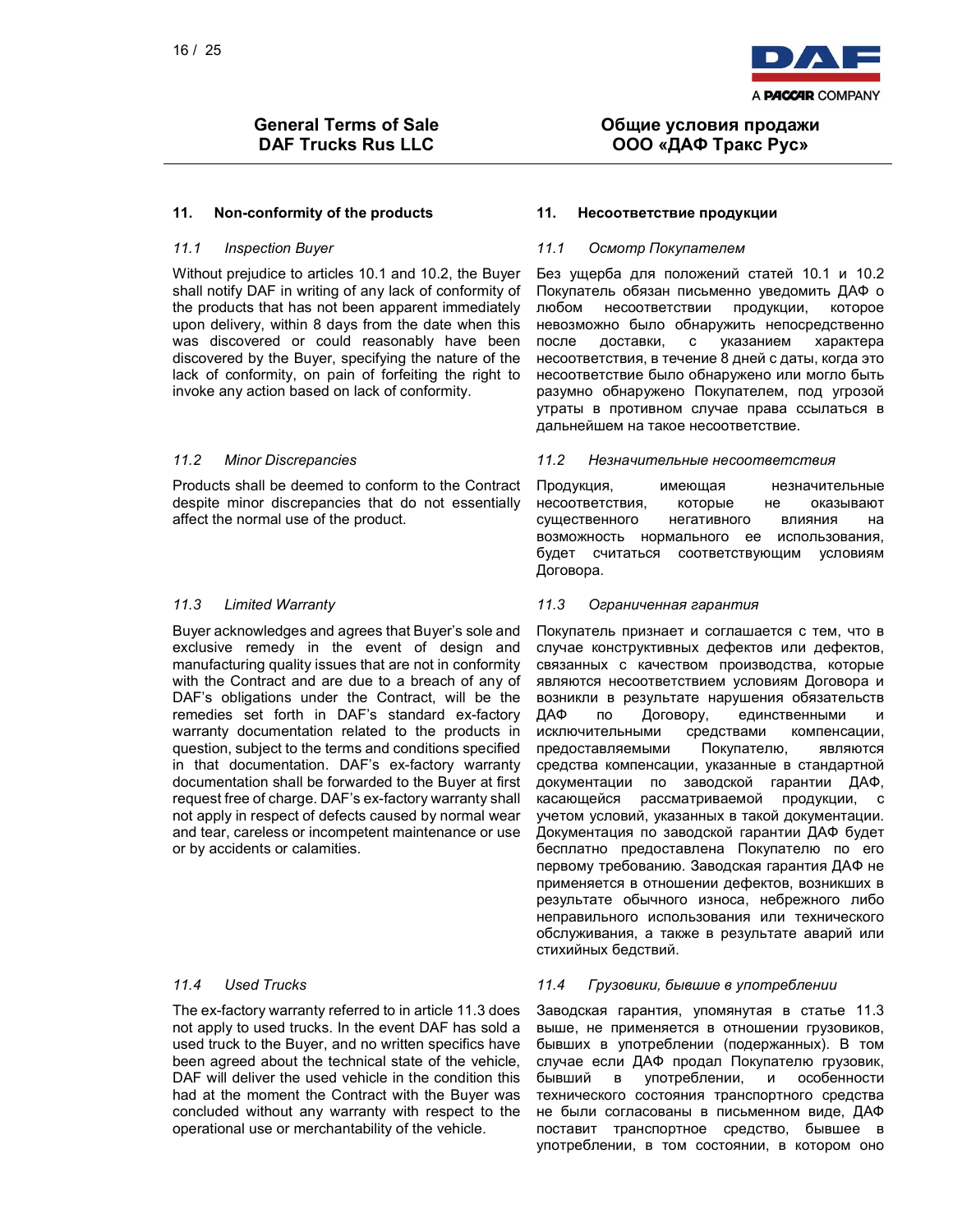

# Общие условия продажи ООО «ДАФ Тракс Рус»

находилось на момент заключения Договора с Покупателем, без предоставления какой-либо гарантии в отношении эксплуатационного использования транспортного средства или его пригодности для продажи.

Where the products are non-conforming to the Contract and article 11.3 and 11.4 do not apply, DAF shall (provided the Buyer having given notice of the lack of conformity in compliance with article 11) at its option:

- 
- b) Remedy the non-conformity by repair, without any additional expense to the Buyer, or
- c) Replace the products with substitute products without additional expense to the Buyer, or
- d) Reimburse to the Buyer the price paid for the nonconforming products and thereby terminate the Contract as regards those products.

If DAF has failed to perform its obligations pursuant to article 11.5, the Buyer may give notice in writing to terminate the Contract as regards the non-conforming products if the supply of missing quantities, replacement products or the repair is not effected within 14 days of receipt of such notice by DAF.

Where the Buyer elects to retain non-conforming products, the Buyer shall be entitled to a sum equal to the difference between the value of the products at the agreed place of destination if they had conformed with the Contract and their value at the same place as delivered, such sum not exceeding a, considering all circumstances, reasonable compensation. This compensation will in no event exceed 5% of the price of those products.

### 11.5 Remedies 11.5 Средства компенсации

В тех случаях, когда продукция является не соответствующей условиям Договора и положения статей 11.3 и 11.4 не применяются, ДАФ (при условии направления Покупателем уведомления о несоответствии согласно статье 11) по своему выбору:

- a) Deliver the missing quantities of the products, or а) осуществит поставку недостающего количества продукции, или
	- b) устранит несоответствие путем ремонта без взимания с Покупателя дополнительной платы, или
	- с) осуществит замену такой продукции без взимания с Покупателя дополнительной платы, или
	- d) возместит Покупателю сумму, равную цене, уплаченной за несоответствующую продукцию, и тем самым прекратит действие Договора в отношении такой продукции.

The above remedies shall be Buyer's sole remedies Перечисленные выше средства компенсации являются единственными средствами компенсации, предоставляемыми Покупателю.

### 11.6 Termination 11.6 Прекращение

Если ДАФ не исполнит свои обязательства по статье 11.5, то Покупатель может расторгнуть Договор в отношении несоответствующей продукции, направив письменное уведомление, если поставка недостающего количества или заменяющей продукции или ремонт не будут осуществлены в течение 14 дней после получения ДАФ такого уведомления.

### 11.7 Compensation Re Retained Products 11.7 Компенсация, касающаяся оставленной продукции

В тех случаях, когда Покупатель принимает решение оставить у себя несоответствующую продукцию, Покупатель имеет право на получение суммы, равной разнице между той стоимостью, которую бы имела продукция в согласованном месте назначения в случае ее соответствия условиям Договора, и той стоимостью в том же месте назначения, которую имеет фактически поставленная продукция, при этом такая сумма не может превышать с учетом всех обстоятельств сумму разумной компенсации. Такая компенсация ни при каких обстоятельствах не будет превышать 5% от цены такой продукции.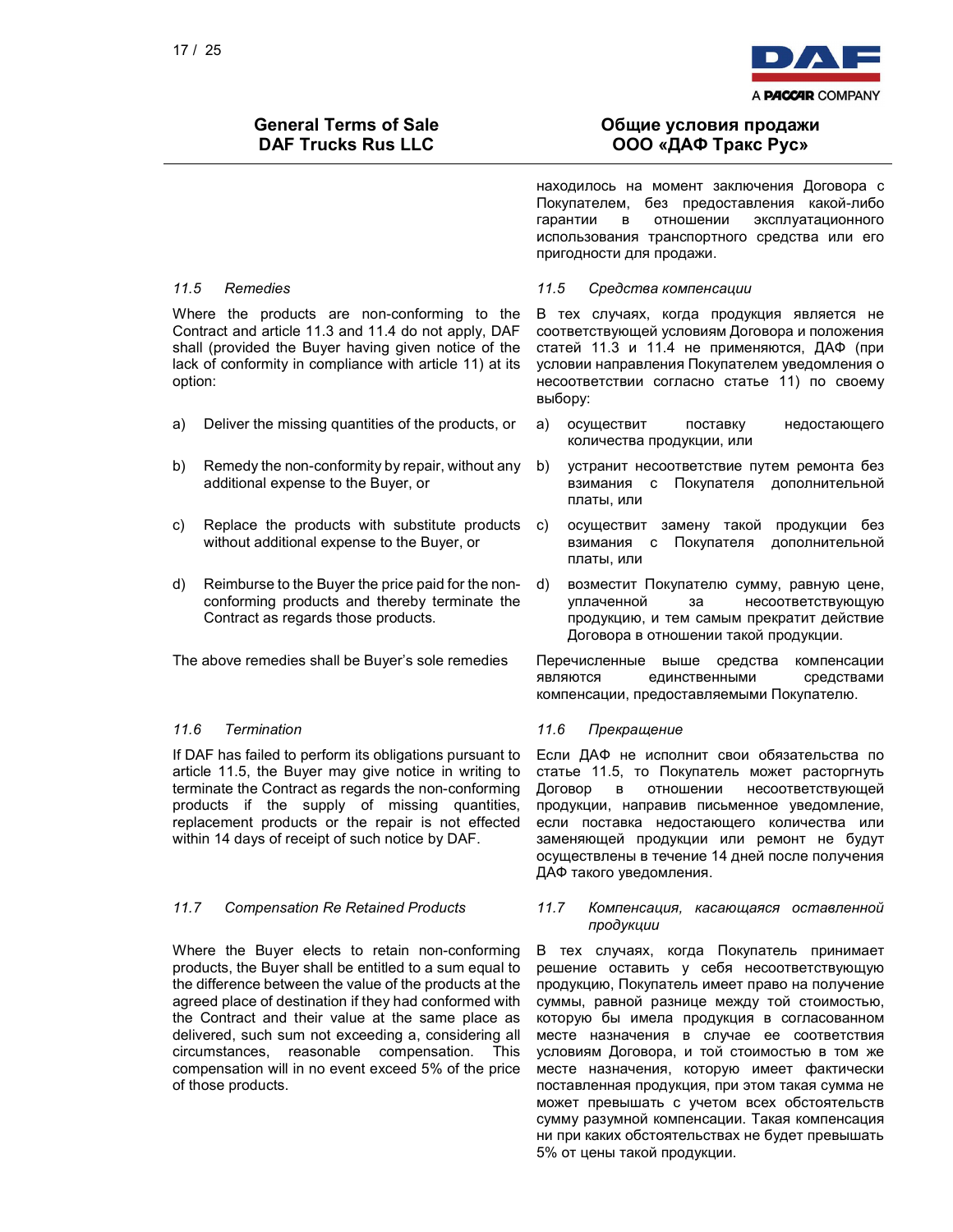

Without prejudice to the exclusivity of remedies parties agreed to in articles 9.4, 9.6, 11.3 and 11.5, parties agree that the Buyer will in no event be entitled to claim any compensation under the Contract for indirect or consequential damages such as loss of profit, decreased turnover or property damage or any compensation above the amount of the price for the goods delivered, increased with taxes, import duties and transport costs paid for by the Buyer.

The remedies under this article shall be Buyer's sole remedy for non-conformity. Unless otherwise agreed in writing, no action for lack of conformity can be taken by the Buyer, whether before judicial or arbitral tribunals, after 3 years from the date of arrival of the products. It is expressly agreed that after the expiry of this term, the Buyer will not plead non-conformity of the products, or make a counterclaim thereon, in defence to any action taken by DAF against the Buyer based on non-performance of the Contract.

Buyer acknowledges and agrees that for the safe and proper operation of the vehicles sold by DAF, it is of utmost importance that DAF's products are being maintained and used in accordance with the relevant documentation issued by DAF. Buyer undertakes to make sure the maintenance of the products will only be left to workshops capable of carrying out repair and maintenance work on DAF vehicles to the highest professional standards. Buyer will also make sure that the use of the vehicles will only be allowed to people duly informed about and in possession of DAF's relevant users instructions.

## Общие условия продажи ООО «ДАФ Тракс Рус»

### 11.8 No compensation for indirect damages 11.8 Отсутствие компенсации за опосредованные убытки

Без ущерба для исключительного характера средств компенсации, согласованных сторонами в статьях 9.4, 9.6, 11.3 и 11.5, стороны соглашаются с тем, что Покупатель ни при каких обстоятельствах не имеет права требовать какуюлибо компенсацию по Договору за опосредованные или косвенные убытки, такие как упущенная выгода, уменьшившийся оборот или имущественный вред, а также какую-либо компенсацию свыше суммы цены поставленной продукции, увеличенную на сумму налогов, импортных пошлин и расходов на транспортировку, уплаченных Покупателем.

### 11.9 Sole Remedy, Limitation of actions. 11.9 Единственное средство компенсации, ограничение срока на подачу исков

Средства компенсации, предусмотренные настоящей статьей выше, являются единственными средствами компенсации, предоставляемыми Покупателю за несоответствие продукции. Если иное не согласовано в письменном виде, Покупатель не имеет права подавать какие-либо иски в связи с несоответствием продукции в суд или арбитраж по истечении 3 лет с даты прибытия продукции. Стороны прямо договариваются о том, что по истечении указанного срока Покупатель не будет ссылаться на несоответствие продукции или предъявлять встречную претензию в связи с этим в рамках какого-либо разбирательства, начатого ДАФ против Покупателя в связи с неисполнением Договора.

### 12. Maintenance, User Instructions 12. Техническое обслуживание, инструкции по эксплуатации

Покупатель признает и соглашается с тем, что для безопасной и надлежащей эксплуатации транспортных средств, продаваемых ДАФ, чрезвычайно важным является осуществление технического обслуживания и использования продукции ДАФ в соответствии с применимой документацией, выпускаемой ДАФ. Покупатель обязуется принять меры для того, чтобы техническое обслуживание продукции проводилось только теми мастерскими, которые способны осуществлять работы по ремонту и техническому обслуживанию транспортных средств ДАФ на самом высоком профессиональном уровне. Покупатель также примет меры для того, чтобы использовать транспортные средства разрешалось только тем людям, которые должным образом проинформированы о применимых инструкциях по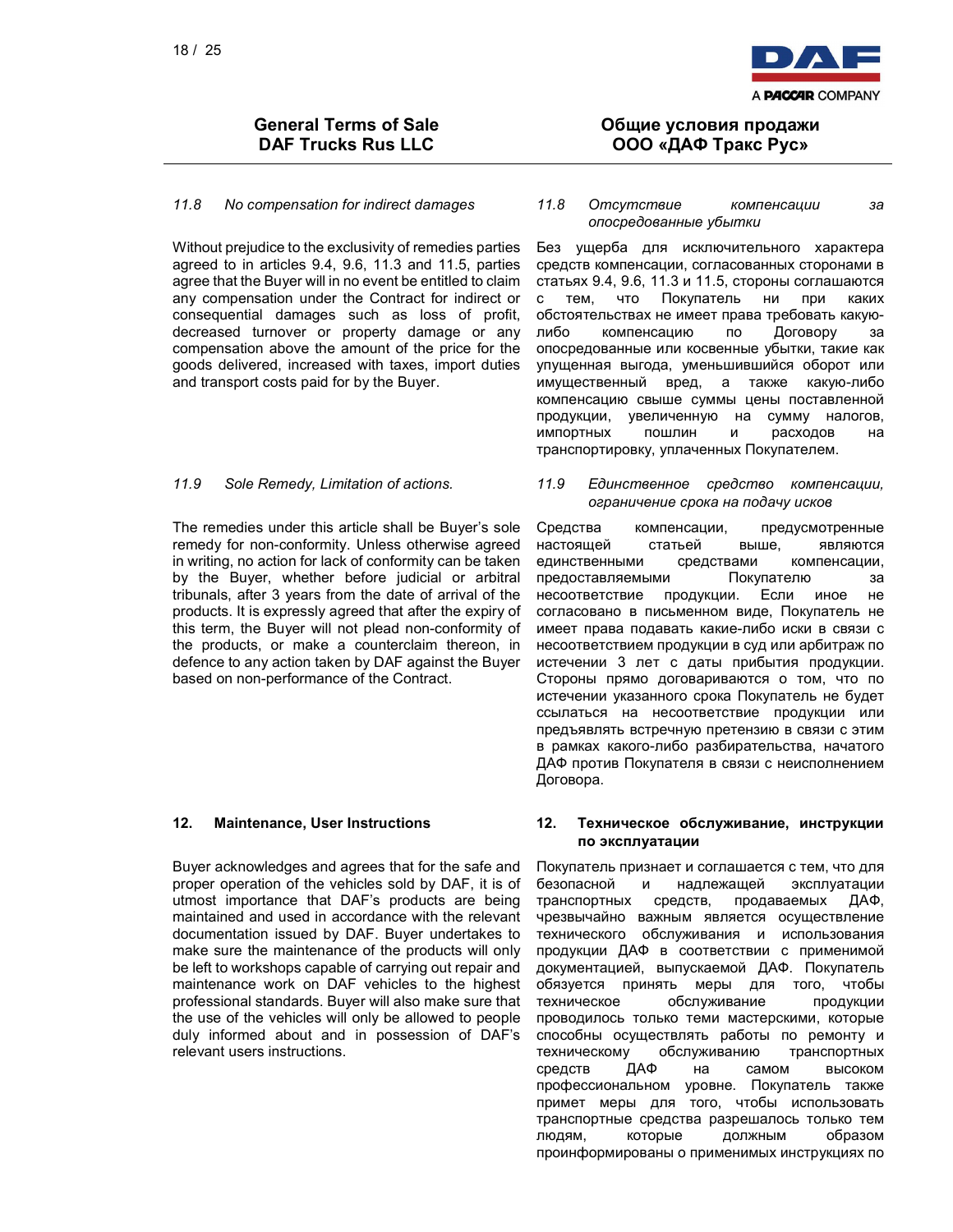

DAF shall not be liable for any damage caused to third parties resulting from defects in the design and manufacturing of its products and their components, unless and to the extent to be established in accordance to applicable mandatory provisions of law regarding the liability for death or personal injuries or damage to personal property, caused by defective products.

The Buyer shall indemnify and hold DAF harmless from all claims for damages of third parties who, for whatever reason, allege to have suffered damage through products delivered by DAF, unless DAF is liable for these damages pursuant to article 13.1 and Buyer has paid this damage to the injured party.

### 14. Force Majeure 14. Форс-мажор

A party is not liable for a failure to perform any of this obligations in so far as he proves:

- a) that the failure was due to an impediment beyond his control, and
- b) that he could not reasonably be expected to have taken into account the impediment and its effects upon his ability to perform at the time of the conclusion of the Contract, and
- c) that he could not reasonably have avoided or overcome it or its effects.

### 14.2 Examples 14.2 Примеры

Impediments as referred to above, will be deemed to include the following (this enumeration not being exhaustive):

a) war, whether declared or not, civil war, riots and revolutions, riot, civil commotion;

## Общие условия продажи ООО «ДАФ Тракс Рус»

эксплуатации ДАФ и имеют текст таких инструкций в своем распоряжении.

### 13. Liability for damage of third parties 13. Ответственность за убытки третьих лиц

### 13.1 Liability 13.1 Ответственность

ДАФ не будет нести ответственность за какие-либо убытки, причиненные третьим лицам в результате наличия в его продукции или ее компонентах<br>конструктивных дефектов или дефектов конструктивных дефектов или дефектов производства, за исключением случаев и только в той мере, в которой такая ответственность устанавливается в соответствии с применимыми императивными положениями законодательства об ответственности за причинение смерти, вреда здоровью или ущерба личному имуществу, вызванного некачественными товарами.

13.2 Indemnification for third party claims. 13.2 Освобождение от ответственности за иски третьих лиц

> Покупатель обязан взять на себя или компенсировать ДАФ затраты ДАФ в результате всех исков о возмещении убытков третьих лиц, которые, независимо от причин, заявляют, что им был нанесен ущерб продукцией, поставленной ДАФ, за исключением случаев, когда ДАФ несет ответственность за такие убытки в соответствии со статьей 13.1 и когда Покупатель оплатил такой ущерб потерпевшему лицу.

### 14.1 Impediments 14.1 Препятствия

Сторона не несет ответственность за неисполнение своих обязательств, если она докажет:

- а) что неисполнение произошло вследствие препятствия, не зависящего от ее воли, и
- b) что от нее нельзя было разумно ожидать, что она на момент заключения Договора могла принять во внимание такое препятствие и его влияние на ее способность исполнения обязательств, и
- с) что она не могла разумным образом избежать или преодолеть такое препятствие или его последствия.

Препятствия, упомянутые выше, включают следующие обстоятельства (данный список не является исчерпывающим):

а) объявленная или необъявленная война, гражданская война, бунты и революции,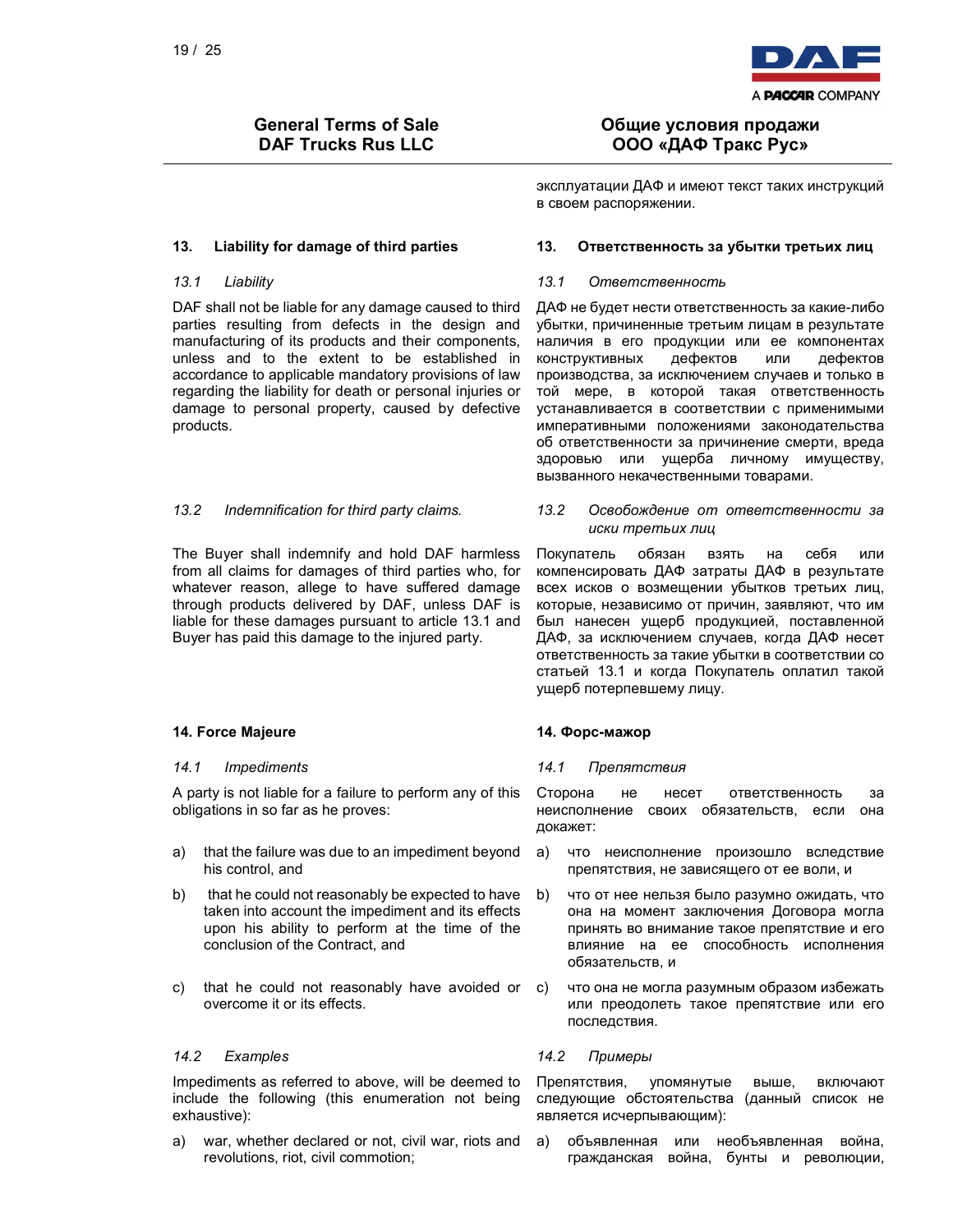

- b) natural disasters such as violent storms, b) cyclones, earth quakes, tidal waves, floods, destruction by lightning, thunderbolts, nuclear, chemical or biological contamination or sonic boom, exceptionally bad weather conditions;
- c) explosions, fires, destruction of machines, of factories, and any kind of installations;
- d) boycotts, strikes, lock-outs of all kinds, go-slows, occupation of factories and premises and work stoppages involving the workforce of the party seeking relief or of any other party;
- 
- 
- g) acts of authority, whether lawful or unlawful, lack of authorisations, of licenses of entry or residence permit, or of approvals necessary for the performance of the Contract and to be issued by a public authority of any kind whatsoever in the country of the party seeking relief or in a country relevant to the execution of the Contract;
- h) government measures (including those of foreign h) governments) such as bans on transports, imports, exports or production, non compliance with any law or governmental order, rule, regulation or direction, or similar situations.

In the event one of the above listed impediments will occur with one of DAF's suppliers or subcontractors and this is the reason why DAF cannot perform its obligations under the Contract with Buyer, this will be deemed to be an impediment as referred to in article 14.1.

A ground of relief under this clause relieves the party falling to perform from liability in damages, from penalties and other contractual sanctions, except from the duty to pay interest on money owing, as long as and to the extent that the ground subsists.

## Общие условия продажи ООО «ДАФ Тракс Рус»

беспорядки, гражданские волнения;

- стихийные бедствия, такие как: ураганы, тропические ураганы, землетрясения, приливные волны, наводнения, разрушение в результате удара молнии, удары молнией, ядерное, химическое или биологическое заражение или звуковой удар, чрезвычайно плохие погодные условия;
- взрывы, пожары, разрушение оборудования, заводов и установок любых видов;
- d) бойкоты, забастовки, локауты всех видов, работа в замедленном темпе в качестве выражения протеста, захват заводов и помещений и остановки работ, касающиеся работников стороны, ссылающейся на эти обстоятельства как на основание для освобождения от ответственности, или любой другой стороны;
- e) theft from warehouses of DAF or its suppliers; e) хищение со складов ДАФ или его поставщиков;
- f) failure of a utility service or transport network; f) сбой в работе коммунальных служб или транспортной сети;
	- g) правомерные или неправомерные действия властей, отсутствие разрешений, лицензий на въезд или пребывание, либо согласований, необходимых для исполнения Договора, которые выдаются публичными органами власти в стране местонахождения стороны ссылающейся на эти обстоятельства как на основание для освобождения от ответственности, или в стране, имеющей отношение к исполнению Договора;
	- меры, принимаемые правительством (включая правительства иностранных государств), такие как: запреты на транспортировку, импорт, экспорт или производство, несоблюдение какого-либо закона или правительственного распоряжения, правила, положения или указания, а также аналогичные ситуация.

В том случае, если одно из вышеуказанных препятствий возникнет у одного из поставщиков или субподрядчиков ДАФ и по этой причине ДАФ не сможет выполнить свои обязательства по Договору с Покупателем, такое обстоятельство будет считаться препятствием, указанным в статье 14.1.

### 14.3 Temporary relief 14.3 Временное освобождение

Наличие предусмотренного настоящей статьей основания для освобождения от ответственности освобождает сторону, не исполнившую обязательства, от ответственности за убытки, от штрафов и других договорных санкций, за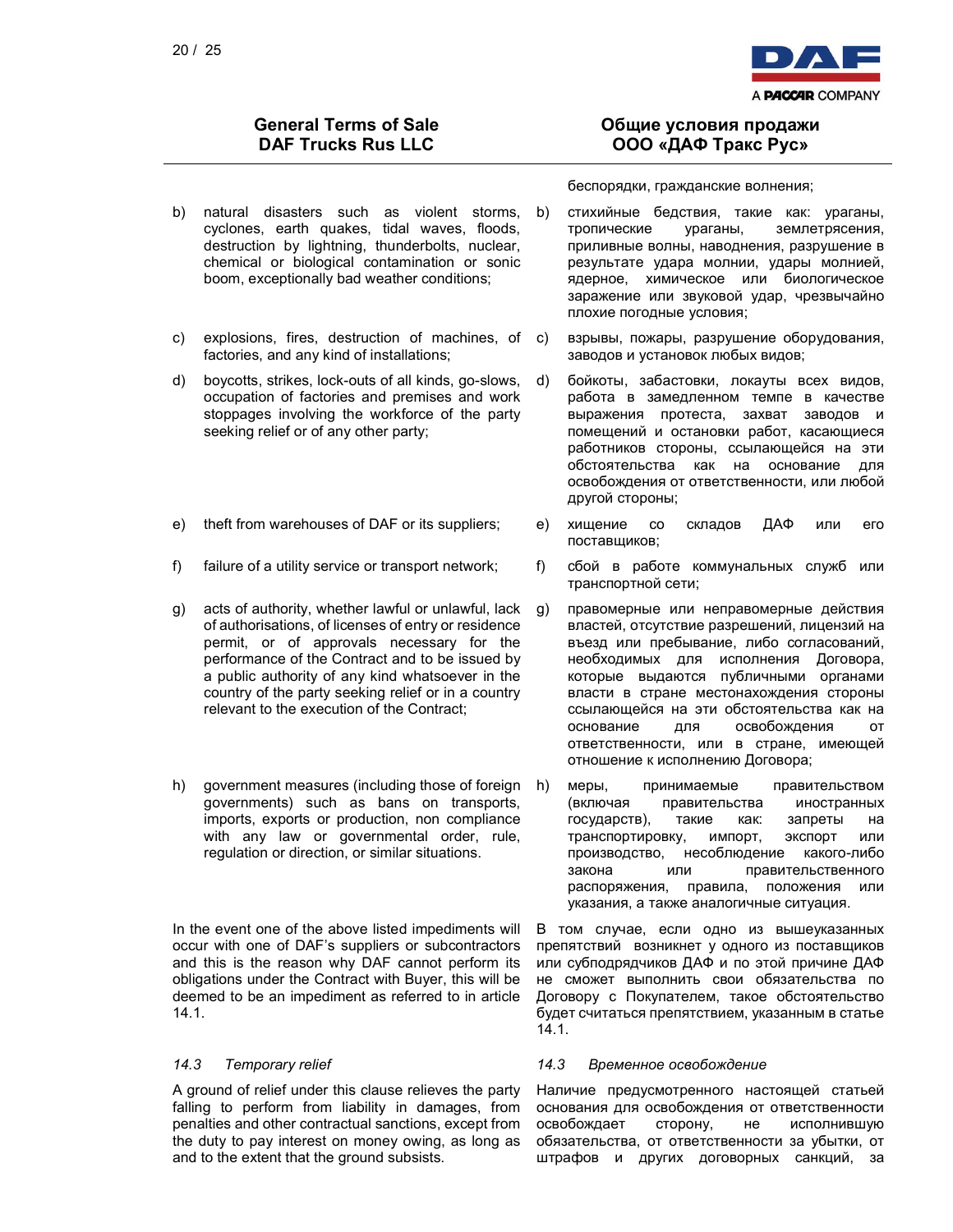

If the grounds of relief subsist for more than six months, either party shall be entitled to terminate the Contract with notice.

### 15. Processing and Protection of Personal and Other Data

In the course of execution and performance of the Contracts DAF requests and receives certain data from the Buyer that relates to the Buyer itself (business data), and to the Buyer's employees, representatives and clients, the latter being the end-customers of DAF products and services (personal data). The Buyer agrees that the objectives, terms, methods and procedure of personal data processing, as specified in article 15.3.1., shall apply to processing of business data as well.

### 15.2. Requirements for Collection and Storage of Personal Data

The Buyer shall ensure its compliance with the Russian Federation statutory requirements for collection of personal data related to Russian citizens. In particular, prior to transfer of personal data related to the Buyer's employees, representatives and clients to DAF and (or) companies of the DAF group, the Buyer shall ensure prior recording, systematization, accumulation, storage, correction (updating, modification) and retrieval of such data with the use of Russian databases.

### 15.3. Requirements for Processing and Transfer of Personal Data

The Buyer shall ensure its compliance with the Russian Federation statutory requirements for processing of personal data. In particular, the Buyer must obtain data subjects consents in due form for transfer to - and further processing of their personal data by DAF and the companies of the DAF group.

## Общие условия продажи ООО «ДАФ Тракс Рус»

исключением обязанности по уплате процентов по причитающимся суммам, до тех пор, пока такое основание существует и в той мере, в которой оно существует.

### 14.4 Termination based on force majeure 14.4. Прекращение в связи с форс-мажором

Если обстоятельства, являющиеся основанием для освобождения от ответственности, продолжаются более шести месяцев, любая из сторон вправе прекратить Договор, направив соответствующее уведомление.

### 15. Обработка и защита персональных данных и иной информации

### 15.1. General Terms 15.1. Общие положения

В рамках заключения и исполнения Договоров ДАФ запрашивает и получает от Покупателя информацию, относящуюся к Покупателю (коммерческая информация), а также к работникам и представителям Покупателя и к клиентам – конечным приобретателям продукции и услуг ДАФ (персональные данные). Покупатель соглашается с тем, что цели, сроки, способы и порядок обработки персональных данных, описанные в статье 15.3.1., применяются и в отношении обработки коммерческой информации.

### 15.2. Требования к сбору и хранению персональных данных

Покупатель обязан обеспечить выполнение требований законодательства Российской Федерации, предъявляемых к сбору персональных данных граждан Российской Федерации. В частности, Покупатель обязан обеспечить первоначальные запись, систематизацию, накопление, хранение, уточнение (обновление, изменение) и извлечение персональных данных своих работников, представителей и клиентов с использованием российских баз данных до передачи таких персональных данных ДАФ и (или) компаниям его группы лиц.

### 15.3. Требования к обработке и передаче персональных данных

Покупатель обязан соблюдать требования законодательства Российской Федерации к обработке персональных данных. В частности, Покупатель обязан получить от субъектов персональных данных согласие в надлежащей форме на передачу их персональных данных ДАФ и компаниям его группы лиц для последующей обработки.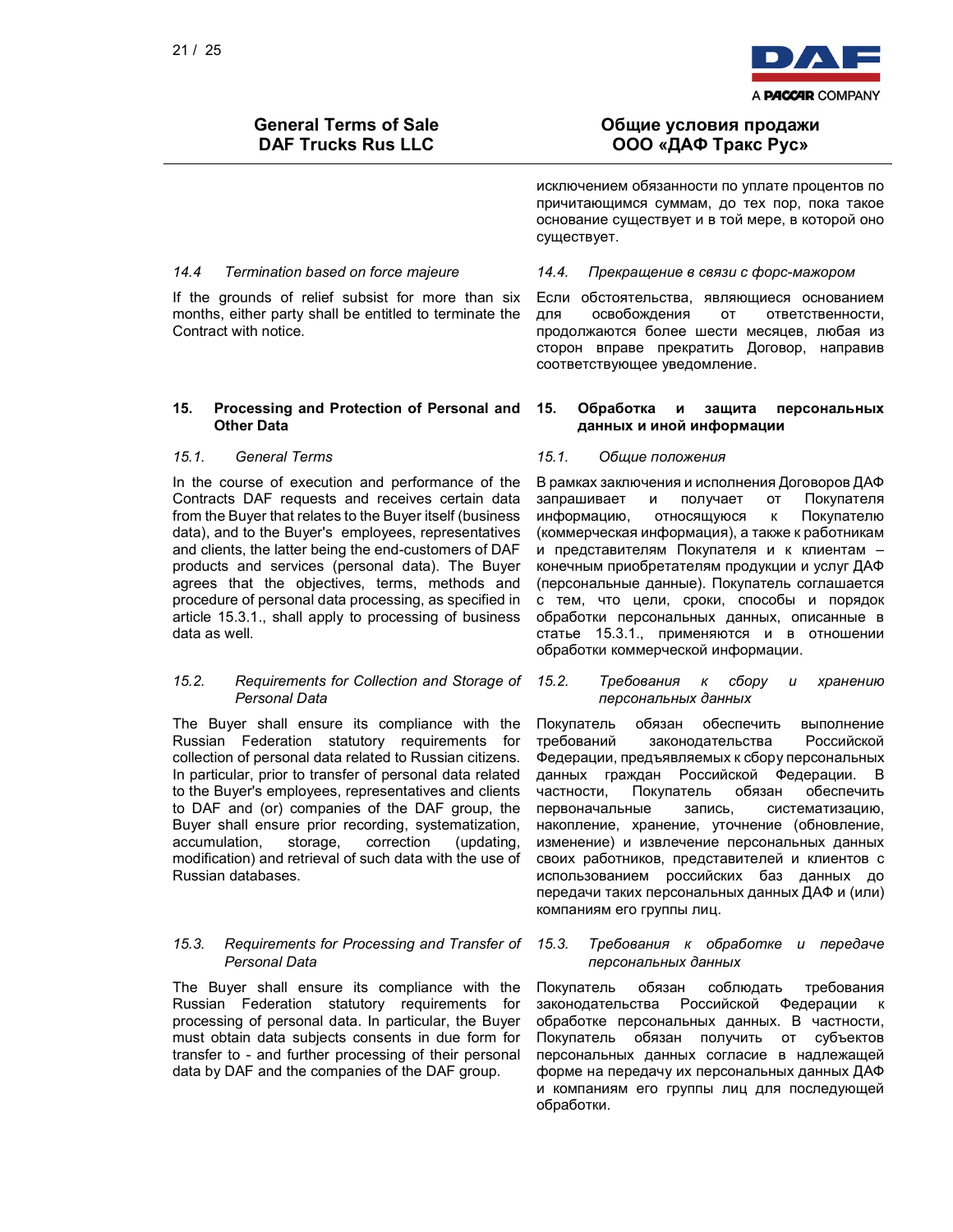15.3.1 Consents of the Buyer's employees and representatives shall include the following provisions:

Operators receiving personal data: DAF and DAF Trucks N.V. (Hugo van der Goeslaan 1, P.O. Box 90065, 5600 PT Eindhoven, the Netherlands).

Operators, to whom DAF may further transfer personal data: persons of the DAF group, incorporated in countries, which ensure adequate protection of the data subjects rights or which do not ensure such adequate protection, DAF's contractors, partners, agents, consultants.

- a) performing checks of the Buyer's compliance with the laws of the Russian Federation, verification of the Buyer's experience, reputation, and staff qualification;
- b) execution and performance of the Contract and other agreements between DAF or DAF Trucks N.V. and the Buyer;
- c) review of the Contract, credit assessment or administering and servicing of the Contract;
- d) performing statistical analysis and market research;
- e) inclusion of the Buyer on the lists of reliable contractors, which are used by DAF for assessment of possibility of entering into contractual relations with the Buyer in the future.

List of actions with personal data: any actions (operations) or combinations of actions (operations), performed automatically or manually, including collection, recording, systematization, accumulation, storage, correction (updating, modification), retrieval, use, transfer, depersonalization, blocking, deletion, destruction of data.

Terms of processing: personal data is processed until objectives of its processing are reached or become irrelevant.



## Общие условия продажи ООО «ДАФ Тракс Рус»

15.3.1 Согласия работников и представителей Покупателя должны содержать следующие условия:

Операторы, которым могут передаваться персональные данные: ДАФ и DAF Trucks N.V. (Hugo van der Goeslaan 1, P.O. Box 90065, 5600 PT Eindhoven, the Netherlands).

Операторы, которым ДАФ вправе в последующем передавать персональные данные: лица, входящие в группу ДАФ, расположенные в странах, обеспечивающих или не обеспечивающих адекватную защиту прав субъектов персональных данных, правопреемники, поставщики работ и услуг, контрагенты, партнеры, агенты, консультанты ДАФ.

### Objectives of personal data transfer: Цели передачи персональных данных:

- a) проверка соблюдения Покупателем требований законодательства Российской Федерации, опыта и репутации Покупателя, квалификации его персонала;
- b) заключение и исполнение Договора и иных соглашений между ДАФ или DAF Trucks N.V. и Покупателем;
- c) анализ Договора, оценка кредита либо администрирование и обслуживание Договора;
- проведение статистического анализа и исследования рынка;
- e) включение Покупателя в списки надежных контрагентов, используемые ДАФ для определения возможности вступать в договорные отношения с Покупателем в будущем.

Перечень действий с персональными данными: любые действия (операции) или совокупности действий (операций), совершаемых с использованием средств автоматизации или без использования таких средств, включая сбор, запись, систематизацию, накопление, хранение, уточнение (обновление, изменение), извлечение, использование, передачу, обезличивание, блокирование, удаление, уничтожение.

Cроки обработки: персональные данные обрабатываются до достижения или отпадения целей их обработки.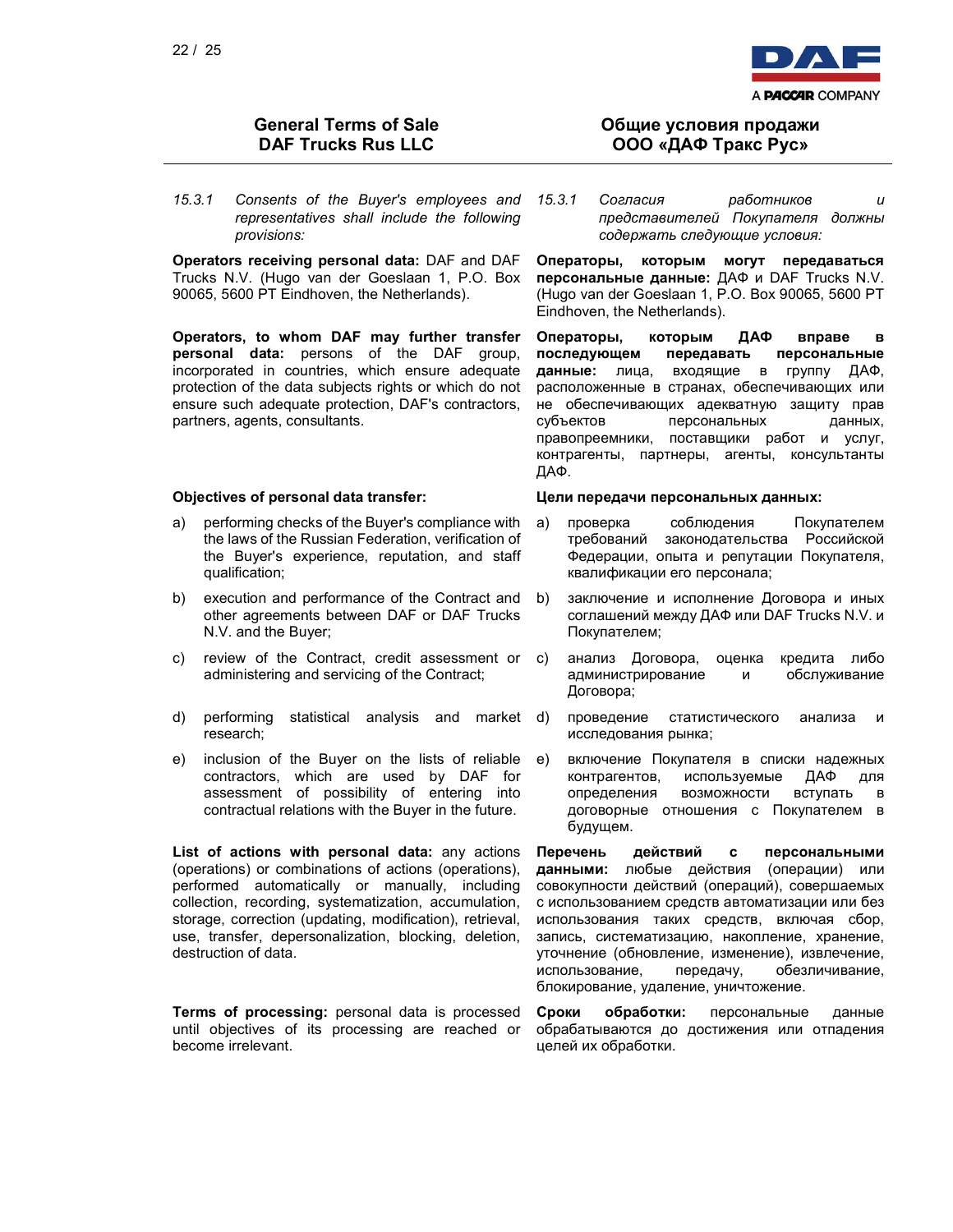

15.3.2. Consents of the Buyer's clients being endcustomers of DAF products and services shall include provisions, specified in article 15.3.1 above (except for the objectives of personal data transfer), as well as the following provisions:

- 
- b) promotion of products, work and services through direct contacts with clients by means of various communication facilities;
- c) performance of the actions envisaged by exfactory warranty with respect to DAF products and services.

### 15.4. Confidentiality and Protection of Personal Data

The Buyer and DAF shall maintain confidentiality of personal data and ensure security of personal data in the course of its processing. The Buyer and DAF ensure compliance with requirements for protection of processed personal data, provided by applicable law.

DAF may also, as far as is permitted by mandatory provisions of law, use information related to the Buyer to inform the Buyer about products and services of DAF, which DAF believes may be of interest to the Buyer. If the Buyer does not want to receive such information, the Buyer may notify DAF of this. After receipt of such notice, DAF will stop using the information related to the Buyer for such marketing purposes.

### 15.6. Other Purposes **15.6.** Другие цели

To the extent required by mandatory provisions of law, DAF will inform the Buyer if DAF requires to collect and process information related to the Buyer or personal data of its employees and representatives for any other purpose than the purposes set out in this article 15. In this case DAF shall also be entitled to require that the Buyer obtains all the necessary data subjects' consents, whereas the Buyer shall obtain such consents (provided that the data subjects' rights are not violated).

## Общие условия продажи ООО «ДАФ Тракс Рус»

15.3.2. Согласия клиентов Покупателя конечных приобретателей продукции и услуг ДАФ должны содержать условия, указанные в статье 15.3.1 выше (за исключением целей передачи персональных данных), а также следующие условия:

### Objectives of personal data transfer: Цели передачи персональных данных:

- a) responding to clients' enquires; a) предоставление ответов на запросы клиентов;
	- b) продвижение продукции, работ, услуг путем осуществления прямых контактов с клиентами с помощью различных средств связи;
	- c) совершение действий, предусмотренных заводской гарантией в отношении продукции и услуг ДАФ.
	- 15.4. Конфиденциальность и защита персональных данных

Покупатель и ДАФ обязаны соблюдать конфиденциальность персональных данных и обеспечивать безопасность персональных данных при их обработке. Покупатель и ДАФ обеспечивают выполнение требований к защите обрабатываемых персональных данных в соответствии с применимым законодательством.

### 15.5. Mailing Lists 15.5. Рассылка почтовых сообщений

ДАФ также может – в той мере, в которой это допускается императивными положениями законодательства – использовать информацию о Покупателе для информирования Покупателя о продукции и услугах ДАФ, которые, по мнению ДАФ, могут быть интересны Покупателю. Если Покупатель не захочет получать такую информацию, он может уведомить об этом ДАФ. После получения такого уведомления ДАФ прекратит использовать информацию о Покупателе для таких маркетинговых целей.

В той мере, в которой это требуется императивными положениями законодательства, ДАФ проинформирует Покупателя в том случае, если ДАФ потребуется собирать и обрабатывать информацию о Покупателе или персональные данные его работников и представителей для иных целей, которые не указаны в настоящей статье 15. В этом случае ДАФ также вправе требовать от Покупателя получить необходимые согласия субъектов персональных данных, а Покупатель обязан получить такие согласия (если это не нарушает прав субъектов персональных данных).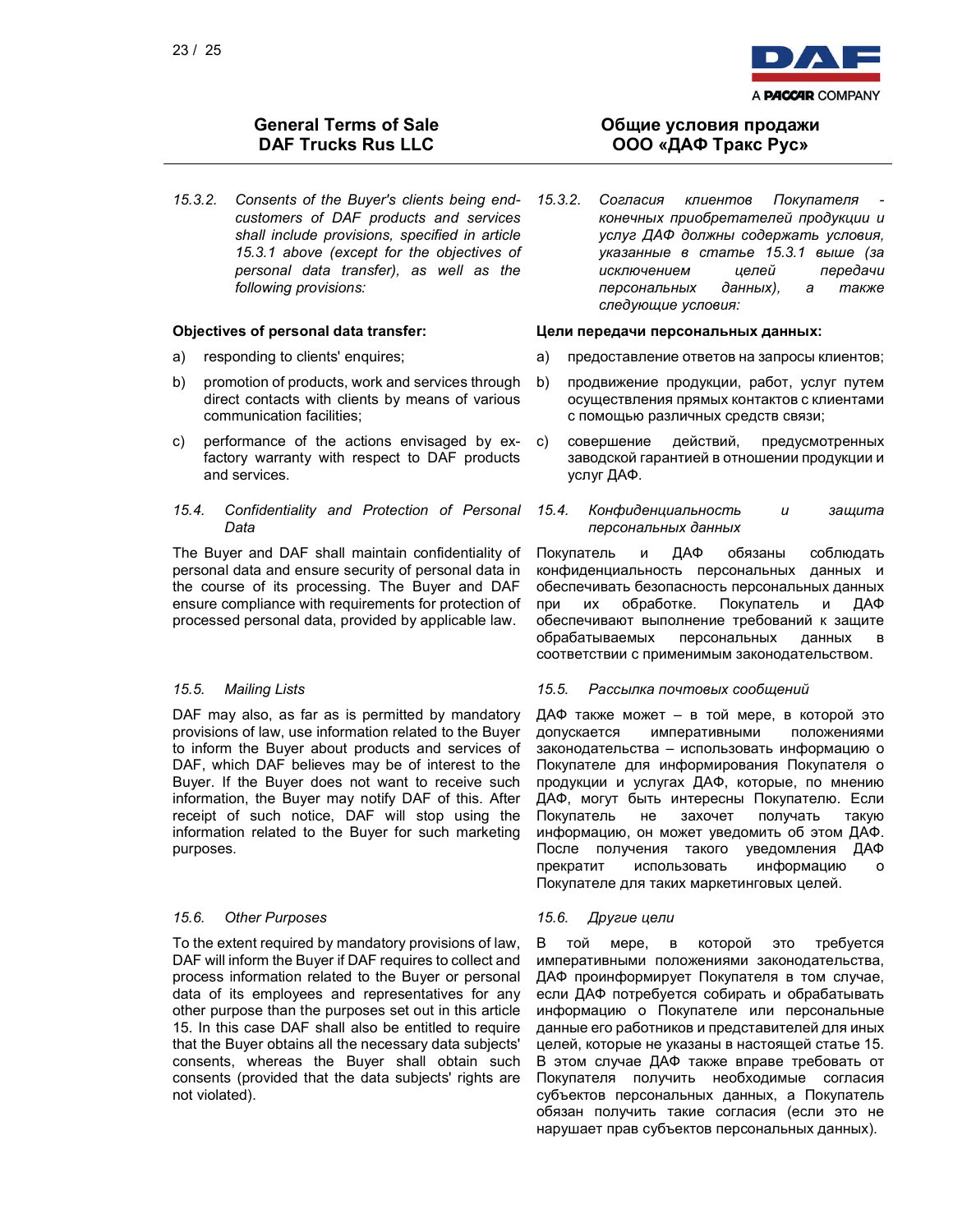

The Buyer shall be liable for violation of requirements for processing and protection of personal data, provided by these General Terms.

No modification of the Contract is valid unless agreed in writing.

The Contract and these general Terms supersede and invalidate all other commitments, representations and warranties relating to the subject matter thereof which may have been made by the parties either orally or in writing prior to the date of the Contract, and which shall become null and void from the date of conclusion of the Contract. Each party warrants to the other party that is has not relied on any such commitment, representation or warranty in entering into the Contract.

In case of conflict between these General Terms and the Contract, the Contract shall prevail.

If any provision of the Contract is adjudged by any court or government agency to be invalid, void or unenforceable, such provision will be deemed deleted from the contract and the remaining provisions thereof will continue to be in full force and effect. In such a case, DAF and Buyer shall make every effort to make a valid and enforceable contract in lieu of the ineffective provision, which will ensure the same or as much as possible approximate effect as the one which has become ineffective.

Neither the rights nor the obligations of Buyer under the Contract may be assigned, transferred or otherwise disposed of, in whole or part, without the prior written consent of DAF. DAF will be entitled to assign all or part of its rights and obligations under Contract. Any references to DAF will then include this

## Общие условия продажи ООО «ДАФ Тракс Рус»

### 15.7. Liability 15.7. Ответственность

Покупатель несет ответственность за нарушение требований к обработке и защите персональных данных, установленных настоящими Общими условиями.

### 16. Miscellaneous 16. Прочие положения

### 16.1 Modification 16.1 Внесение изменений

Любые изменения к Договору действительны только в том случае, если они согласованы в письменном виде.

### 16.2 Whole Agreement **16.2 Полнота соглашения**

Договор и настоящие Общие условия заменяют собой и аннулируют все другие письменные и устные обязательства, заявления и гарантии, касающиеся предмета Договора и настоящих Общих условий, которые были сделаны сторонами до даты Договора и которые становятся ничтожными с даты заключения Договора. Каждая сторона гарантирует другой стороне, что при заключении Договора она не полагалась на такие обязательства, заявления или гарантии.

### 16.3 Conflicting Clauses 16.3 Противоречащие положения

В случае противоречий между положениями настоящих Общих условий и Договора преимущественную силу имеют положения Договора.

### 16.4 Partial nullity 16.4 Частичная недействительность

Если какое-либо положение Договора будет признано каким-либо судом или уполномоченным государственным органом недействительным, ничтожным или неисполнимым, такое положение будет считаться исключенным из договора, а остальные положения останутся в полной силе. В этом случае ДАФ и Покупатель должны приложить все усилия для того, чтобы сделать договор действительным и исполнимым, заменив недействительное положение таким положением, которое по смыслу и эффекту будет аналогичным или в максимально возможной степени близким положению, ставшему недействительным.

### 16.5 Assignment 16.5 Передача прав и обязательств

Права и обязательства Покупателя по Договору не могут быть уступлены, переданы или отчуждены иным образом полностью или частично без предварительного письменного согласия ДАФ. ДАФ может передать все или часть своих прав и обязательств по Договору. В таком случае все